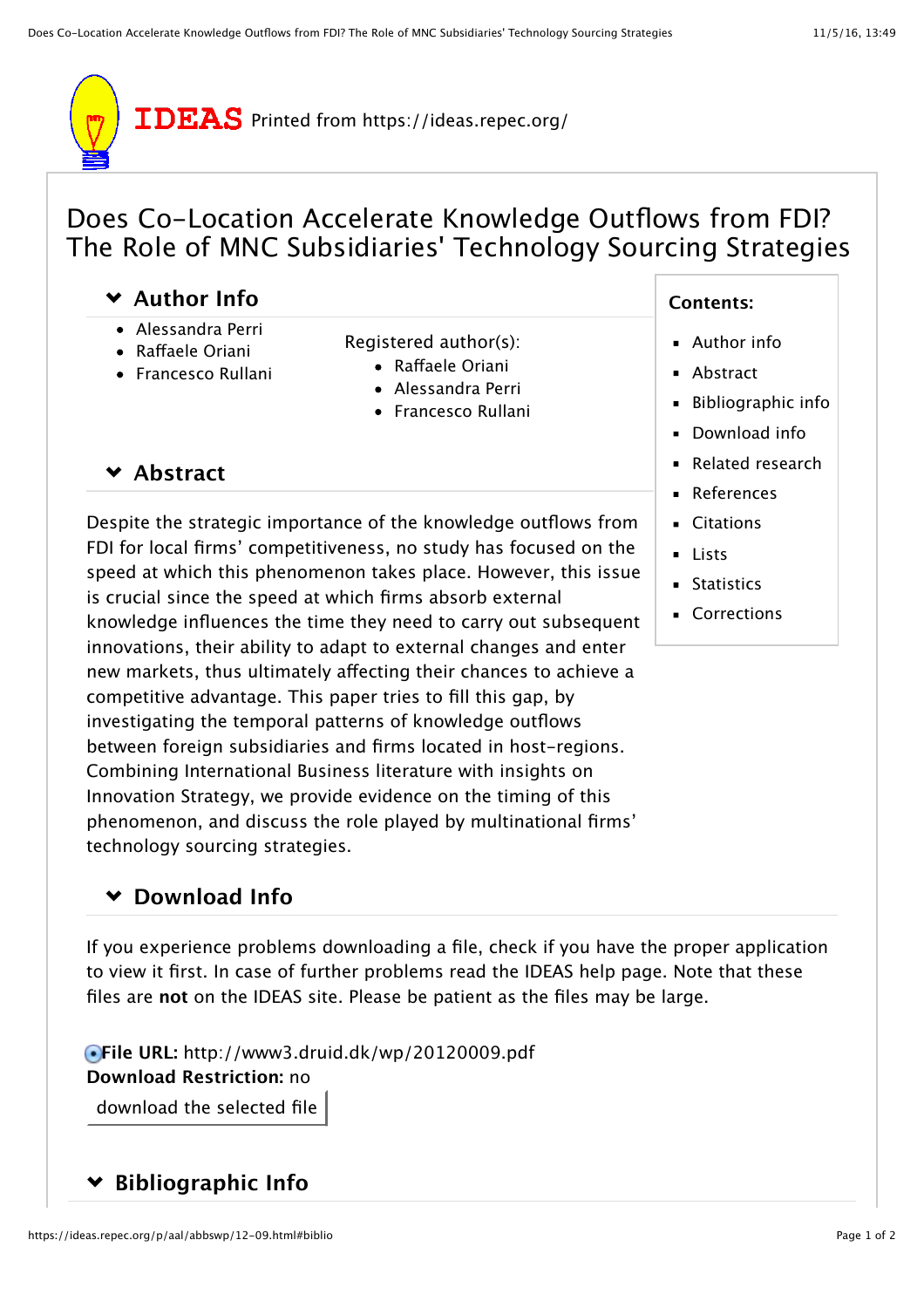| Paper provided by DRUID, Copenhagen Business School, Department of Industrial Economics<br>and Strategy/Aalborg University, Department of Business Studies in its series DRUID Working<br>Papers with number 12-09. |                                |  |  |  |  |  |
|---------------------------------------------------------------------------------------------------------------------------------------------------------------------------------------------------------------------|--------------------------------|--|--|--|--|--|
| as <b>HTML</b><br>Download reference<br>in new window                                                                                                                                                               | ÷                              |  |  |  |  |  |
| Length:                                                                                                                                                                                                             |                                |  |  |  |  |  |
| Date of creation:                                                                                                                                                                                                   | 2012                           |  |  |  |  |  |
| Date of revision:                                                                                                                                                                                                   |                                |  |  |  |  |  |
| Handle:                                                                                                                                                                                                             | RePEc:aal:abbswp:12-09         |  |  |  |  |  |
| <b>Contact details of provider:</b>                                                                                                                                                                                 | Web page: http://www.druid.dk/ |  |  |  |  |  |
| > Related research                                                                                                                                                                                                  |                                |  |  |  |  |  |
| > References                                                                                                                                                                                                        |                                |  |  |  |  |  |
| > Citations                                                                                                                                                                                                         |                                |  |  |  |  |  |
| $\blacktriangleright$ Lists                                                                                                                                                                                         |                                |  |  |  |  |  |
| > Statistics                                                                                                                                                                                                        |                                |  |  |  |  |  |
| <b>Corrections</b><br>⋗                                                                                                                                                                                             |                                |  |  |  |  |  |

This information is provided to yo[u by](http://www.stlouisfed.org/) [IDEAS](http://ideas.repec.org/) [at the R](http://www.stlouisfed.org/)[esearch Division](http://research.stlouisfed.org/) [of the Federal Reserve Bank](http://www.stlouisfed.org/) of St. Louis using [RePEc](http://repec.org/) data.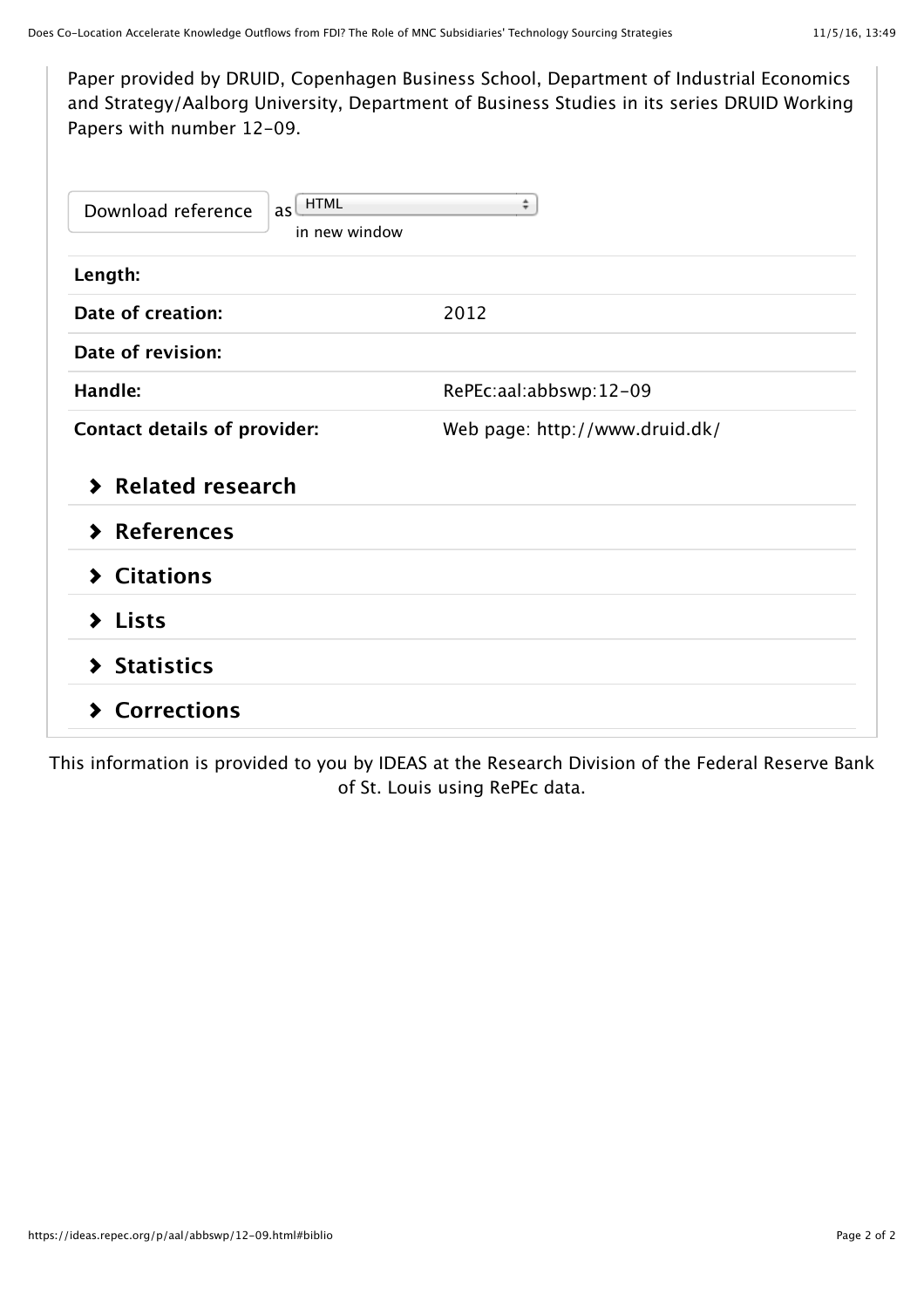

# DRUID Working Paper No. 12-09

# Does Co-Location Accelerate Knowledge Outflows from FDI?

The Role of MNC Subsidiaries' Technology Sourcing Strategies

**By** 

 **Alessandra Perri, Raffaele Oriani and Francesco Rullani** 

# **Danish Research Unit for Industrial Dynamics**

www.druid.dk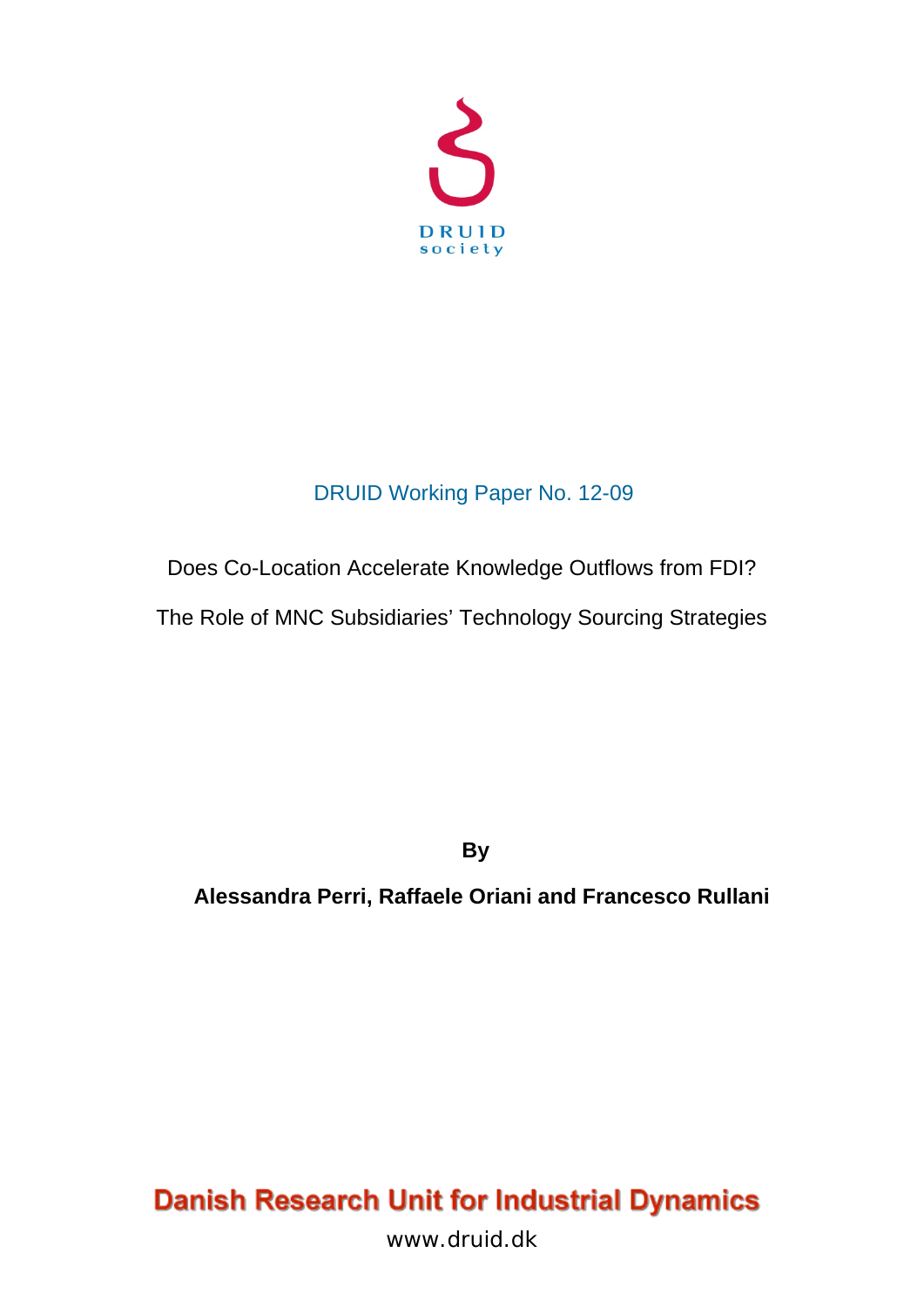

## **Does Co-Location Accelerate Knowledge Outflows from FDI? The Role of MNC Subsidiaries' Technology Sourcing Strategies**

**Alessandra Perri**  Universidad Carlos III E-mail: aperri@emp.uc3m.es

> **Raffaele Oriani**  LUISS Guido Carli E-mail: roriani@luiss.it

**Francesco Rullani**  LUISS Guido Carli E-mail: frullani@luiss.it

#### **Abstract:**

Despite the strategic importance of the knowledge outflows from FDI for local firms' competitiveness, no study has focused on the speed at which this phenomenon takes place. However, this issue is crucial since the speed at which firms absorb external knowledge influences the time they need to carry out subsequent innovations, their ability to adapt to external changes and enter new markets, thus ultimately affecting their chances to achieve a competitive advantage. This paper tries to fill this gap, by investigating the temporal patterns of knowledge outflows between foreign subsidiaries and firms located in host-regions. Combining International Business literature with insights on Innovation Strategy, we provide evidence on the timing of this phenomenon, and discuss the role played by multinational firms' technology sourcing strategies.

**Keywords:** 

**Jel codes:** 

**ISBN 978-87-7873-337-5**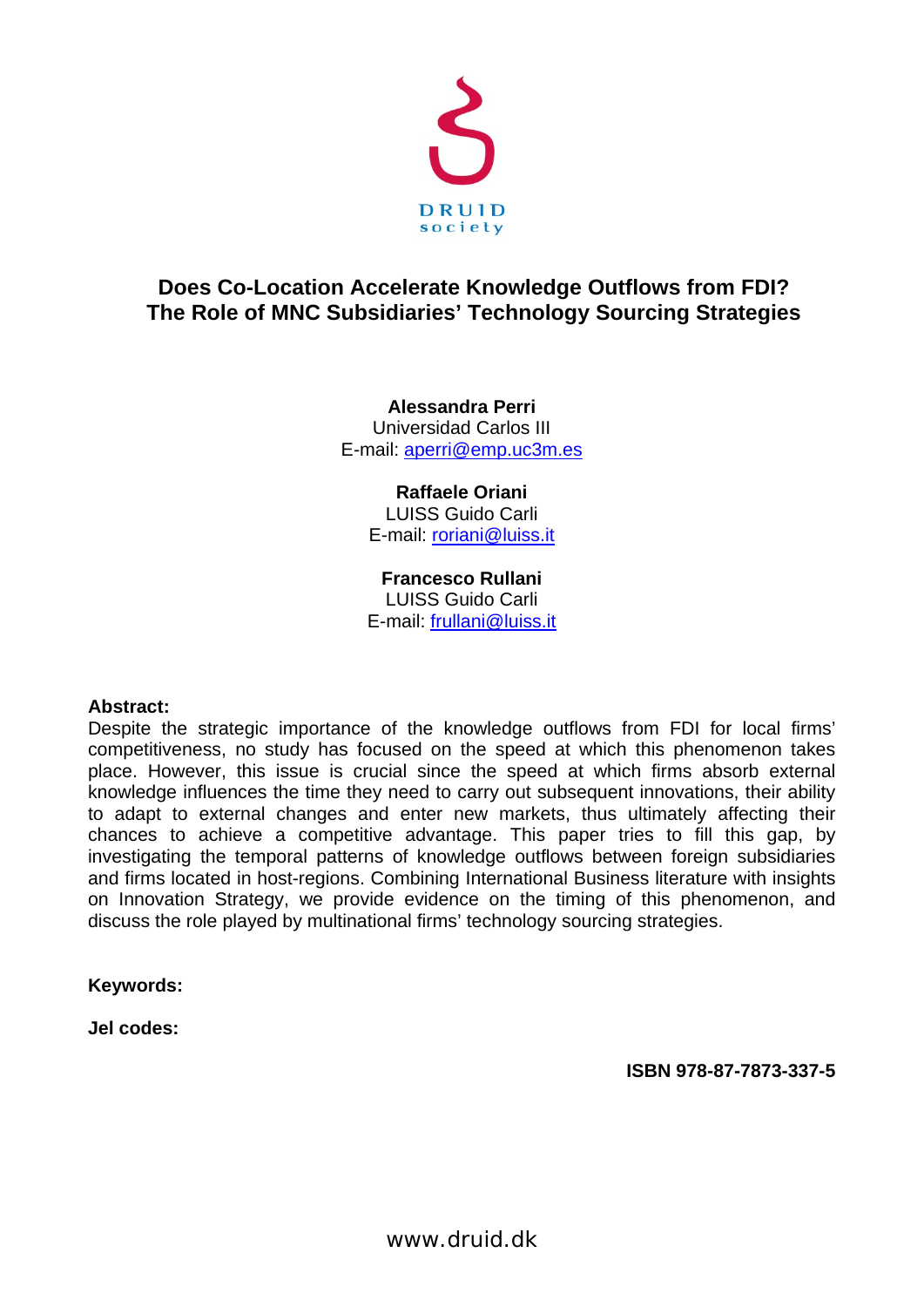#### **INTRODUCTION**

Traditional literature on knowledge outflows from FDI suggests that when multinational corporations (hereafter, MNCs) establish their foreign subsidiaries abroad, proximity allows local firms to absorb MNCs' technology and skills (Shaver &Flyer, 2000; Haskel et al., 2007).

Due to this strategic role for domestic firms' competitiveness, much literature has been devoted to ascertain whether or not knowledge outflows from FDI actually occur, to quantify their magnitude, as well as to identify the drivers of this phenomenon (Rodriguez-Clare, 1996; Feinberg & Majumdar, 2001; Almeida, 2006; Singh, 2007). Empirical research on these issues has been mainly settled in less developed countries, where FDI is usually seen as a channel that helps host-regions to "catch up" more advanced territories. However, to draw implications on how knowledge outflows from foreign subsidiaries can improve local firms' technological capabilities in more dynamic and developed settings, it is relevant to evaluate *not only the event* of the knowledge outflow, *but also the time* involved in the knowledge outflows to local firms, relative to other firms.

Rapid knowledge outflows from FDI may allow local firms to build "second-mover" advantages (Lieberman & Montgomery, 1988), since the faster a "follower" can learn and use a new technology, the more distance it can create between itself and later adopters (Kessler & Chakrabarti, 1996). In addition, the opportunity to gain access to the latest technology has been found to positively impact firms' new knowledge creation (Nerkar, 2003), as well as to accelerate their innovative processes (Fabrizio, 2007), both factors that are crucial to obtain a competitive advantage (Eisenhardt & Martin, 2000; Nonaka et al., 2000).

Subsidiaries of foreign MNCs embody a unique and attractive knowledge base on which local firms can build upon, especially if the latters are wholly domestic and, hence, do not have the chance to overcome the limitations of local search as multilocation firms do. As a consequence, the speed at which local firms are able to capture the knowledge flows originating from foreign subsidiaries is a relevant dimension along which to evaluate the benefits – for firms in a given location - arising from the presence of multinational corporations.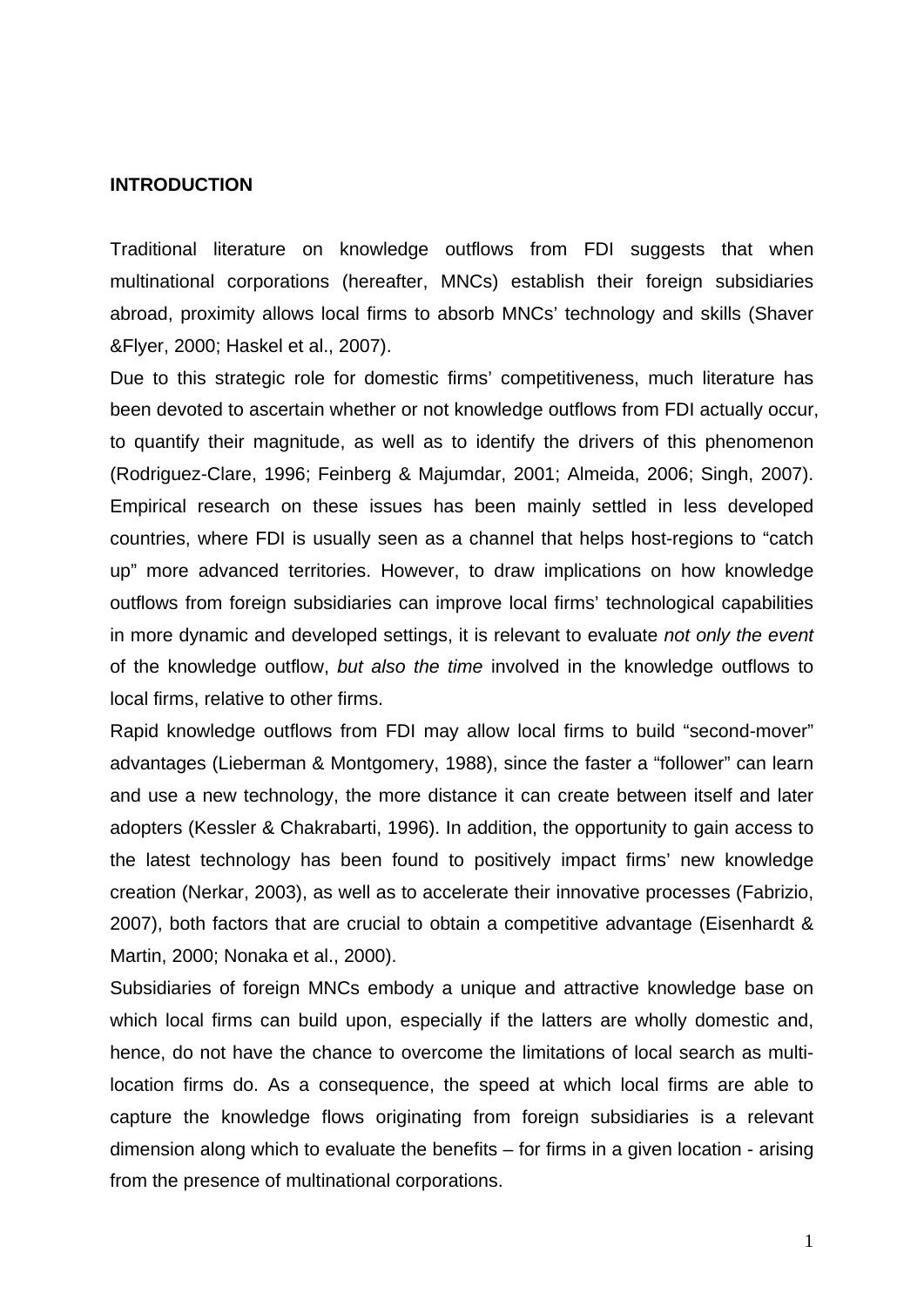Especially in high-tech industries, where imitation, constant new discoveries and obsolescence reduce the length of technology-based advantages (Markman et al., 2005), the rate at which new knowledge diffuses to the agents of a given context, allowing them to build on its innovative content, might be more important than the mere expectation that such dissemination will happen, sooner or later.

In sum, within advanced regional contexts, in order for local firms to benefit from MNCs' technology, subsidiaries' knowledge not only has to flow over the local knowledge network, but it has to do it faster than it does elsewhere. To shed more light on this issue, in this paper, we track the temporal patterns of foreign subsidiaries' knowledge diffusion within and outside their host-location, and answer to the following research questions: (1) *Does a subsidiary's knowledge diffuse faster within its host-location than elsewhere?* and (2) *What drives the speed of a subsidiary's knowledge diffusion within its host-location?*

In answering these questions, we combine International Business and Innovation literatures, and suggest that the speed of local diffusion of a subsidiary's knowledge is influenced by its technology sourcing strategies. Technology sourcing can be defined as firms' approach to the creation of new knowledge, both in terms of the exploitation of internal R&D and the acquisition of external technology (Nicholls-Nixon & Woo, 2003). Plenty of research has demonstrated that firms' technology sourcing behaviour affects the characteristics of the newly created knowledge (Laursen & Salter, 2006; Rosenkopf & Nerkar, 2001; Almeida & Phene, 2004; Phene & Almeida, 2008). In turns, the characteristics of knowledge, and the way different technology sources are combined to produce it, impacts the ease with which it can spread and be absorbed by other agents (Kogut & Zander 1993; Zhao, 2006).

Using data on a sample of 1530 patents filed by U.S. subsidiaries of foreign MNCs operating in the semiconductor industry, we provide preliminary descriptive evidence on the advantages of being co-located with MNCs' subsidiaries, in terms of the speed with which co-located firms can absorb knowledge outflows spilling from the foreign firms' boundaries. In addition, we show that the breadth of a subsidiary's technology sourcing strategy slows down the speed of the process of local diffusion of its knowledge, suggesting that subsidiaries that integrate several knowledge sources to create new technology are also more able to keep their knowledge secret for a longer time.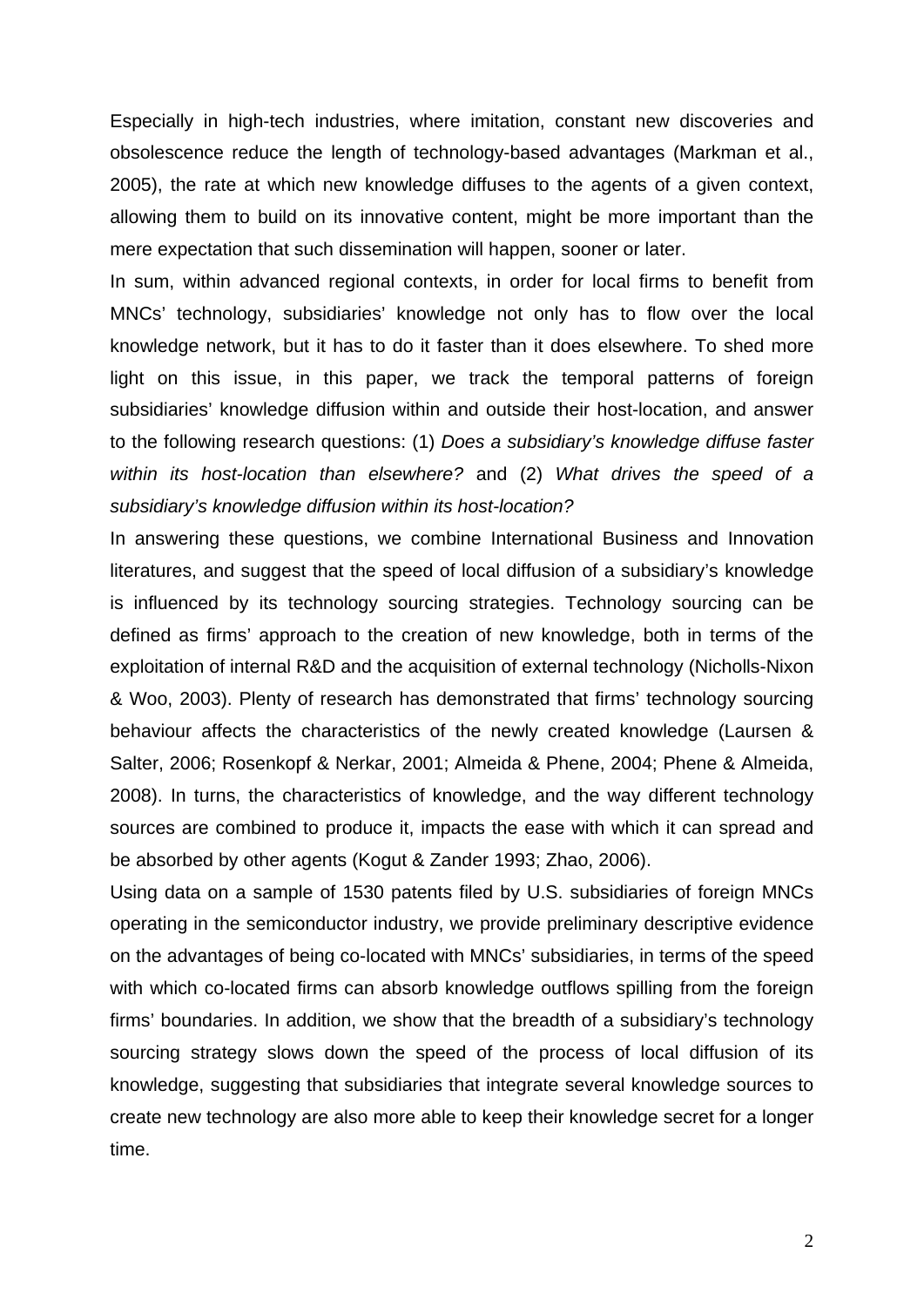This paper has four main contributions. First, it elaborates on the role of the speed of knowledge outflows from FDI, as a relevant attribute that needs to be considered in order to comprehensively assess the impact of the spillover phenomenon on local firms' competitiveness. Literature has already recognized the strategic importance – for firms' competitiveness - of both the FDI knowledge spillover effect (Haskel et al., 2007; Singh, 2007) and the pace of innovative processes (Markman et al., 2005); yet - to the best of our knowledge - no study has combined these insights and investigated how knowledge flows from foreign subsidiaries to local firms manifest in time. Second, it empirically investigates the temporal patterns of knowledge spillovers from foreign subsidiaries to local firms in a context where the technology cycle time is short (i.e., the semiconductor industry), and the speed of knowledge diffusion can be a crucial determinant of local firms' competitive advantage. Third, it investigates the drivers of such speed by linking traditional International Business literature with perspectives on Innovation Strategy, and finds that the breadth of a subsidiary's technology sourcing increases the time it takes to local firms to absorb pieces of the subsidiary's knowledge. Fourth, it offers new insights on the mechanisms that foreign firms can use to protect their knowledge from external appropriation in their hostregions.

The reminder of this paper is organized as follows. First, we review literature on FDI spillovers and underline the relevance of the temporal dimension of the innovation process. Second, we develop a theoretical framework in which we use the Innovation literature to explain the time patterns of local spillovers. Finally, we elucidate the empirical strategy and discuss the preliminary results and the future developments of the analysis.

#### **THEORETICAL BACKGROUND**

Innovation has been described as the ability to create new recombination of existing knowledge (Schumpeter, 1942). However, relying just on the knowledge residing within a firm's organizational boundaries may not always be sufficient to activate successful innovative processes. An increasing number of studies has indeed demonstrated the importance of external knowledge sourcing as a determinant of innovation (Von Hippel, 1988; Szulanski, 1996; Laursen & Salter, 2006). Yet,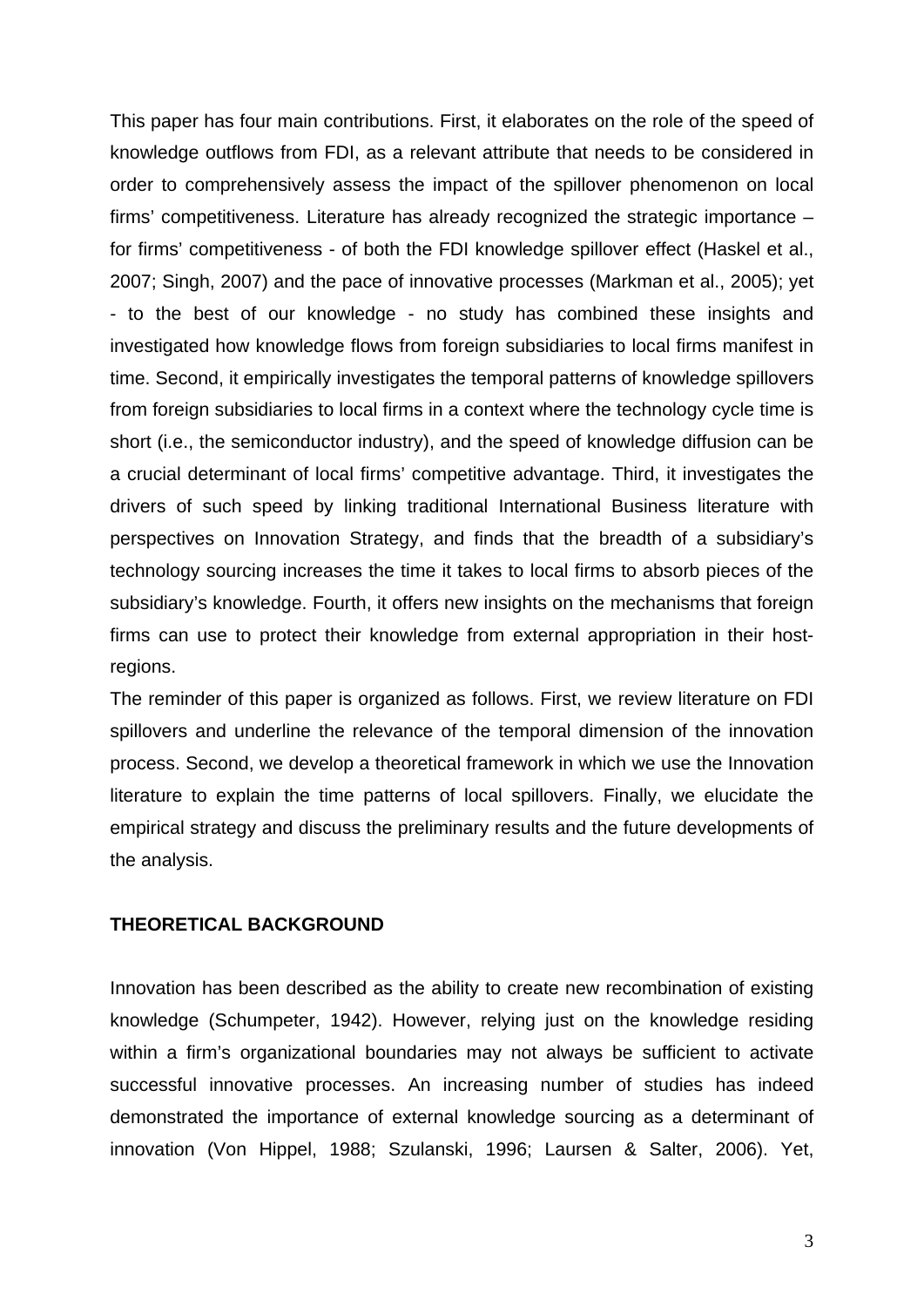literature has suggested that a firm's search for external knowledge inputs tents to be "*technologically and geographically bounded*" (Rosenkopf & Almeida, 2003: 751).

In order to innovate, firms placed in a given region can leverage on the set of knowledge sources available in the surrounding local environment (Almeida, 1996). However, to be successful and outperform rivals, firms must do more than simply absorbing knowledge from outside; most importantly, they must do it *quickly*. The speed of this process can determine a firm's capacity to adapt to external changes, foresee and react to competitors, and enter new markets (Salomon & Martin, 2008). In fact, the ability to accelerate the innovation process is crucial to obtain a competitive advantage (Eisenhardt & Martin, 2000).

Subsidiaries of foreign multinational corporations (hereafter, MNCs) represent a critical source of knowledge for co-located firms, since they embody the MNC's superior technology and may be themselves very active in terms of knowledge creation (Almeida & Phene, 2004). In fact, foreign direct investment (hereafter, FDI) is considered a catalyst for local firms' technological upgrading (Singh, 2007; Haskel et al., 2007), and its role as an enabler of technology transfer to host countries has been central in both International Economics and International Business literatures.

In the perspective of local firms, the opportunity to gain access to subsidiaries' knowledge is crucial. By internalizing the MNCs' knowledge, local firms have the chance to acquire "*modern technology as well as management, distribution and marketing skills*" (Singh, 2007; p.765) that allow them to improve their performance. Although scholars from various disciplines have extensively analysed the intensity of the knowledge flows from MNCs to local firms (Almeida, 1996; Branstetter, 2006; Singh, 2007), as well as their antecedents (Wang & Blomstrom, 1992; Perez, 1997; Driffield & Love, 2007) and the channels through which they take place (Fosfuri et al., 2001; Song et al., 2003; Cassiman & Veugelers, 2002), research has failed to consider the *time patterns* of this process, thus neglecting the role that *a fast access*  to external knowledge inputs can play for the success of local firms' innovation productivity. However, this issue is relevant because the speed at which external knowledge is acquired determines the rate at which subsequent innovations - that build upon the external knowledge absorbed - can be carried out, thus allowing the firm to leapfrog competitors and to gain a strategic advantage (Lieberman & Montgomery, 1988).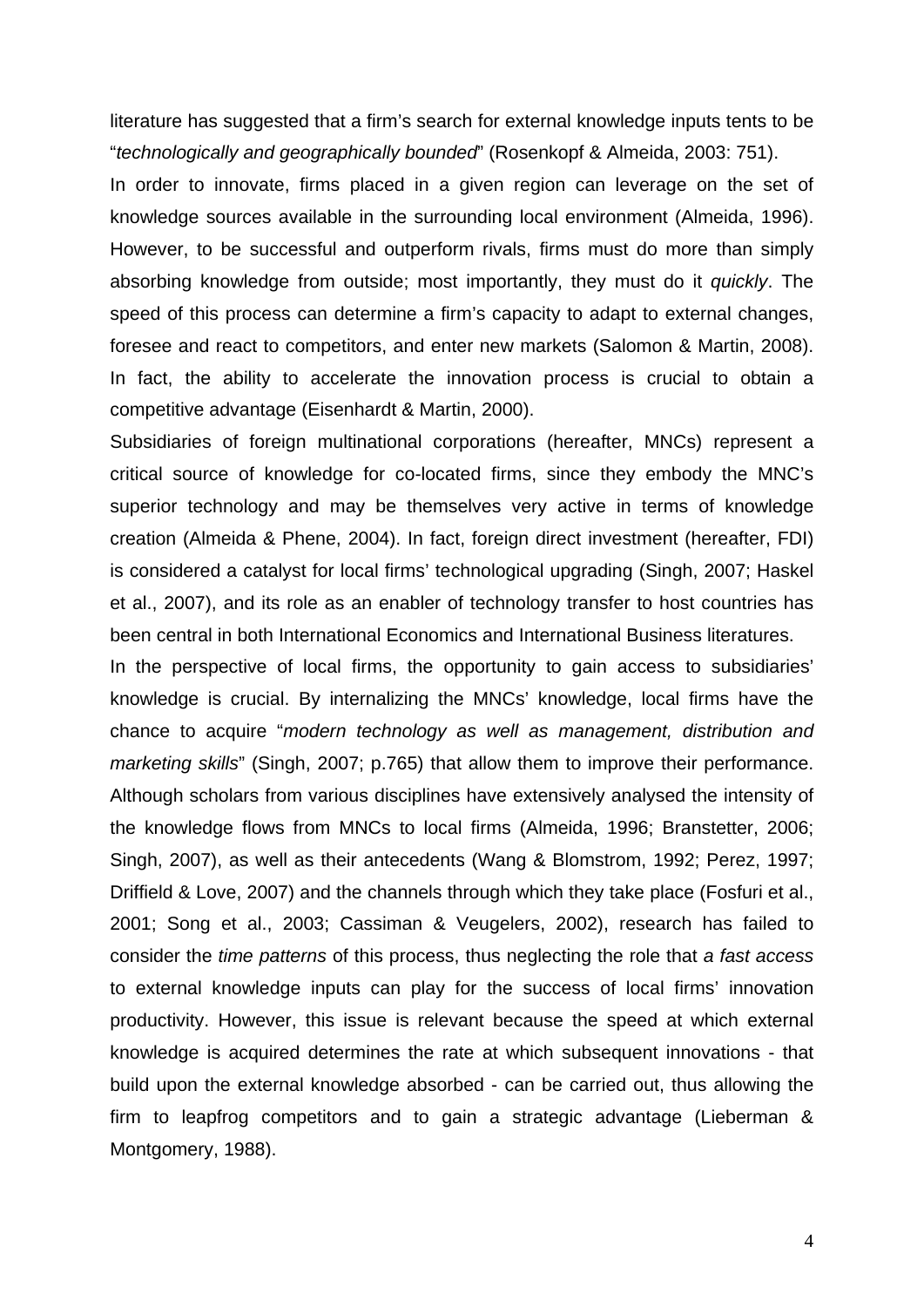#### **THEORY**

#### **Geography and The Speed of Knowledge Outflows**

Traditionally, there has been a general consensus among academics and policymakers about the role of geography in the process of knowledge diffusion (Jaffe et al., 1993).

Research on the speed with which knowledge spreads geographically has mainly be positioned in the related literature as a further proof of the phenomenon of the localization of knowledge diffusion. Jaffe and Trajtenberg (1999) claim that, since knowledge is expected to follow a diffusion process through geographic, institutional and technological spaces, "*researchers that are nearby along each of these dimensions would be particularly likely to benefit disproportionately in the time period immediately after the antecedent innovation occurs*".

In their study of the patterns of citations among patents developed by inventors in the U.S., the U.K., France, Germany and Japan, they find that patents whose inventors are from the same country cite each other systematically more than inventors from other countries, and that these citations come sooner.

The reason for the relationship between time and the "localization effect" of knowledge diffusion lies in the nature of knowledge itself. Recently created knowledge is believed to be highly tacit (Griffith et al., 2006). Such attribute makes face-to-face interactions associated with proximity extremely important for its transfer. Going ahead with its life-cycle, knowledge becomes more explicit and easier to transfer even without the need of intensive personal communication; as a consequence, its dissemination is less bounded to geography. The basic idea underlying this reasoning is that proximity increases the frequency of face-to-face interaction and eases the development of interfirm trust, both factors that are critical for the process of tacit knowledge transfer (Bathelt, Malmberg & Maskell, 2004; Lawson & Lorenz, 1999; Maskell, 2001; Storper & Venables, 2004).

In the context of International Business, several scholars have demonstrated that foreign subsidiaries and local firms come into contact and share resources through several channels (Almeida, 1996; Rodriguez-Clare, 1996; Song et al., 2003; Feinberg & Majumdar, 2001; Chung, Mitchell & Yeung, 2003; Javorcik, 2004; Haskel et. al, 2007; Singh, 2007; Driffield et al., 2010). In fact, when foreign firms establish in a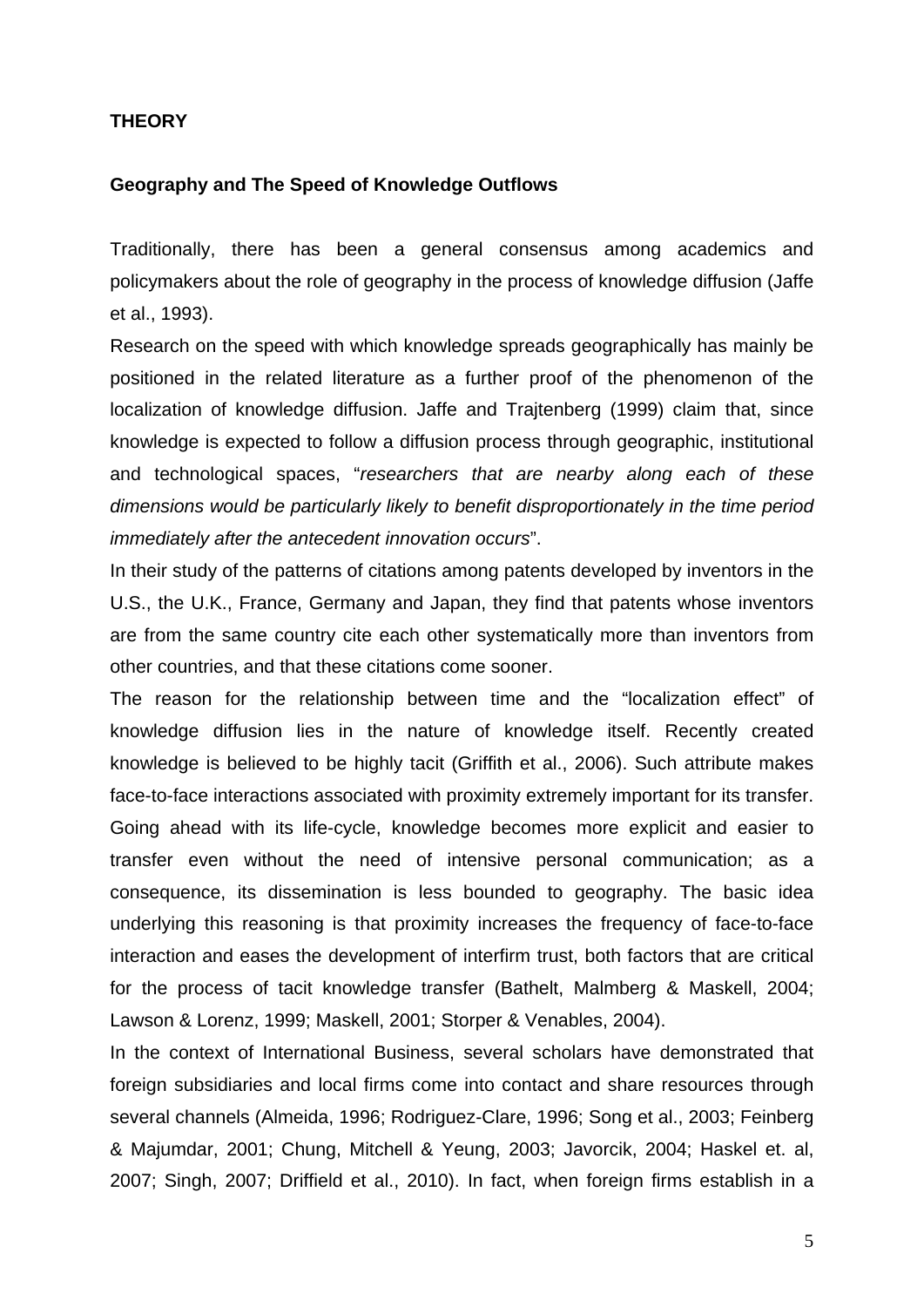region and conduct research locally, they become part of the local knowledge network (Cohen & Levinthal, 1990), a condition that drives them to interact, thus exchanging information, technology and know-how with the domestic counterparts. Empirical evidence documents that foreign subsidiaries' personnel often develops informal network of scientists abroad, thus facilitating the exchange of knowledge locally. As an example, Saxenian (1994) reports the importance of the informal contacts between local and foreign firms for the knowledge sharing process and the dynamism of high-tech regions. In addition, the embeddedness literature (Andersson et al. 2002; 2007) highlights that foreign subsidiaries develop strong business and non-business relationships with local counterparts, that often encompass tight interaction, building of trust and interdependence, all channels through which knowledge can be easily transferred from the foreign subsidiaries to the local context. Building on this evidence, we suggest that the localization of MNCs' subsidiaries in a foreign region creates a wide set of interaction opportunities with local firms, that act as crucial facilitators for the transfer of knowledge, especially in the very first stage of its creation, thus allowing the MNCs' technology to spill over the local knowledge network faster than it does elsewhere.

As a consequence, we expect that:

*Hypothesis 1. A foreign subsidiary's knowledge diffuses faster within its host-location than elsewhere.* 

#### **The Role of Subsidiaries' Technology Sourcing Strategies**

The role of firms' knowledge sourcing behaviour as a determinant of technological performance has been long acknowledged in the literature within a wide range of theoretical perspectives (Von Hippel, 1988; Lundvall, 1992; Veugelers, 1997; Chesbrough. 2004; Laursen & Salter, 2006; Vega-Jurado et al., 2009). By acquiring knowledge from external sources and recombine them with internal resources, firms can feed their innovative process and give rise to new ideas, products and processes. Within the IB setting, research on multinational corporations has strongly emphasized the importance of sourcing knowledge from the outside (Frost, 2001; Almeida & Phene, 2004; Cantwell & Mudambi, 2005). Through the establishment of foreign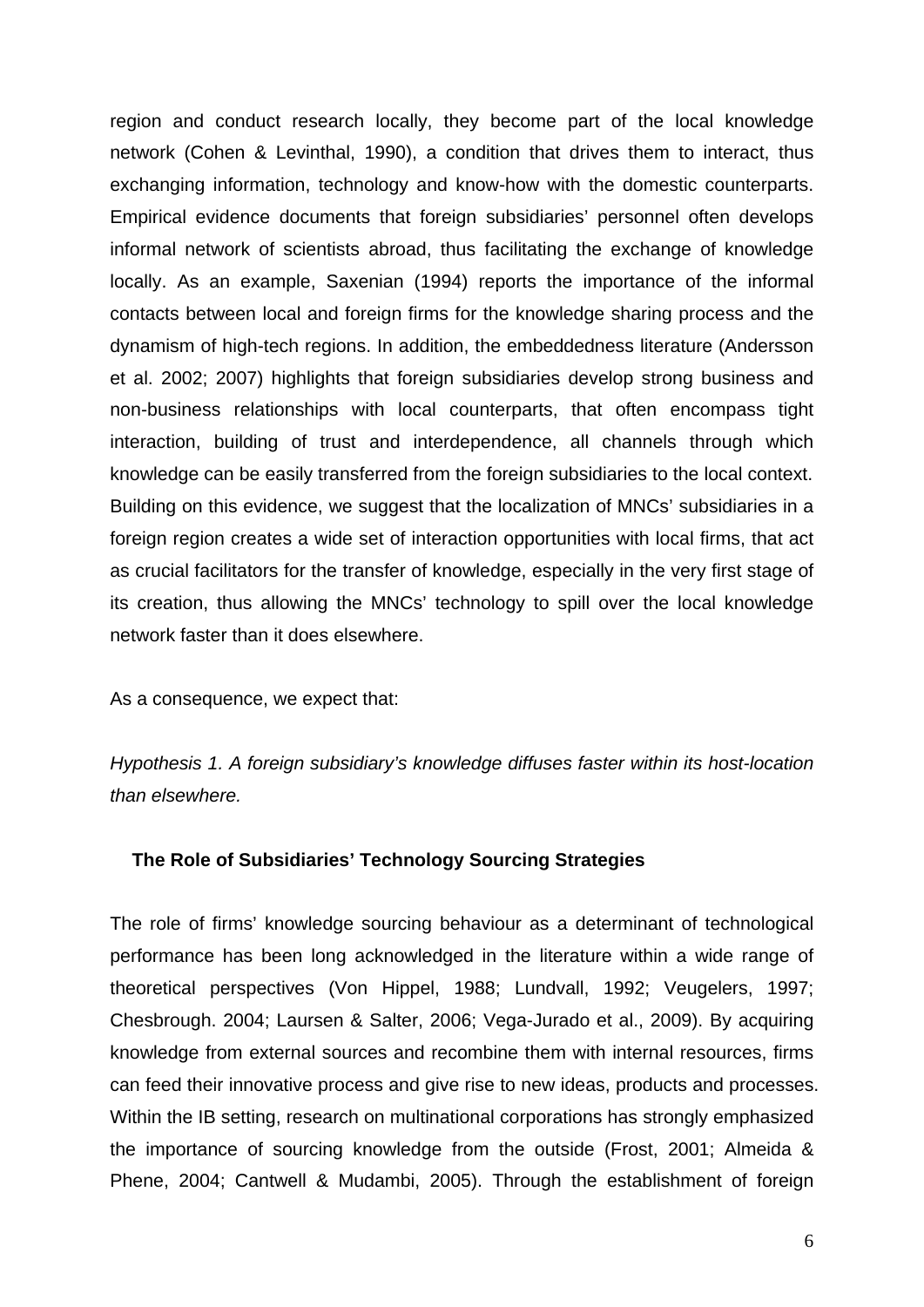subsidiaries abroad, MNCs pursue the objective to tap into geographically distributed pools of knowledge. In fact, multinational firms are commonly defined as geographically distributed networks of innovation, whose main ability is to assimilate, create and integrate knowledge on a global basis (Bartlett & Ghoshal, 1989; Kogut & Zander, 1993; Frost et al., 2002). A well established stream of literature suggests that technology sourcing in multinational subsidiaries is a peculiar process, since they are simultaneously exposed to two different knowledge environments: (1) the *internal* multinational corporation network, composed of the headquarters and other subsidiaries; (2) the *external* network of host country firms (Almeida & Phene, 2004). The opportunity to absorb knowledge from both these networks is nontrivial for their innovative performance, since the creative use of distant - and, thus, diverse - sets of knowledge inputs leads to distinctiveness and uniqueness. Hence, the *breadth of a subsidiary's technology sourcing* – as resulting from the subsidiary's ability to absorb and creatively combine knowledge from the different knowledge contexts to which it is exposed - is a crucial element of their innovative strategy.

Innovation literature has suggested that technology sourcing strategies affect the structure of the newly created knowledge, in ways that may influence the ease with which it diffuses to other agents. In fact, the way resources are put together to create new knowledge influences the process of knowledge transfer. Rajan and Zingales (2001) demonstrate that when innovators rely on internal routines and firm-specific knowledge, external agents may find it difficult to absorb the resulting information, due to their limited understanding of the general structure of technology. Teece (1986) has suggested that the use of specialized and co-specialized complementary assets, unavailable to agents others than the innovating firm, is crucial to hamper competitors' expropriation of the proprietary technology. In the specific context of multinational corporations, Zhao (2006) has showed that MNCs' subsidiaries that conduct R&D in countries with weak IPR regimes use strong internal linkages among firm-specific technologies that are dispersed among the other ties of the MNC's internationalised network, thus creating both organizational and geographical barriers to the dissemination of their knowledge within the host-location.

We define the "breadth" of a subsidiary's technology sourcing strategy as the extent to which a subsidiary (i) recognizes and absorbs knowledge from the set of external sources it has access to and (ii) combines it with its own knowledge as well as with knowledge acquired from other MNC's internal sources. Such integration of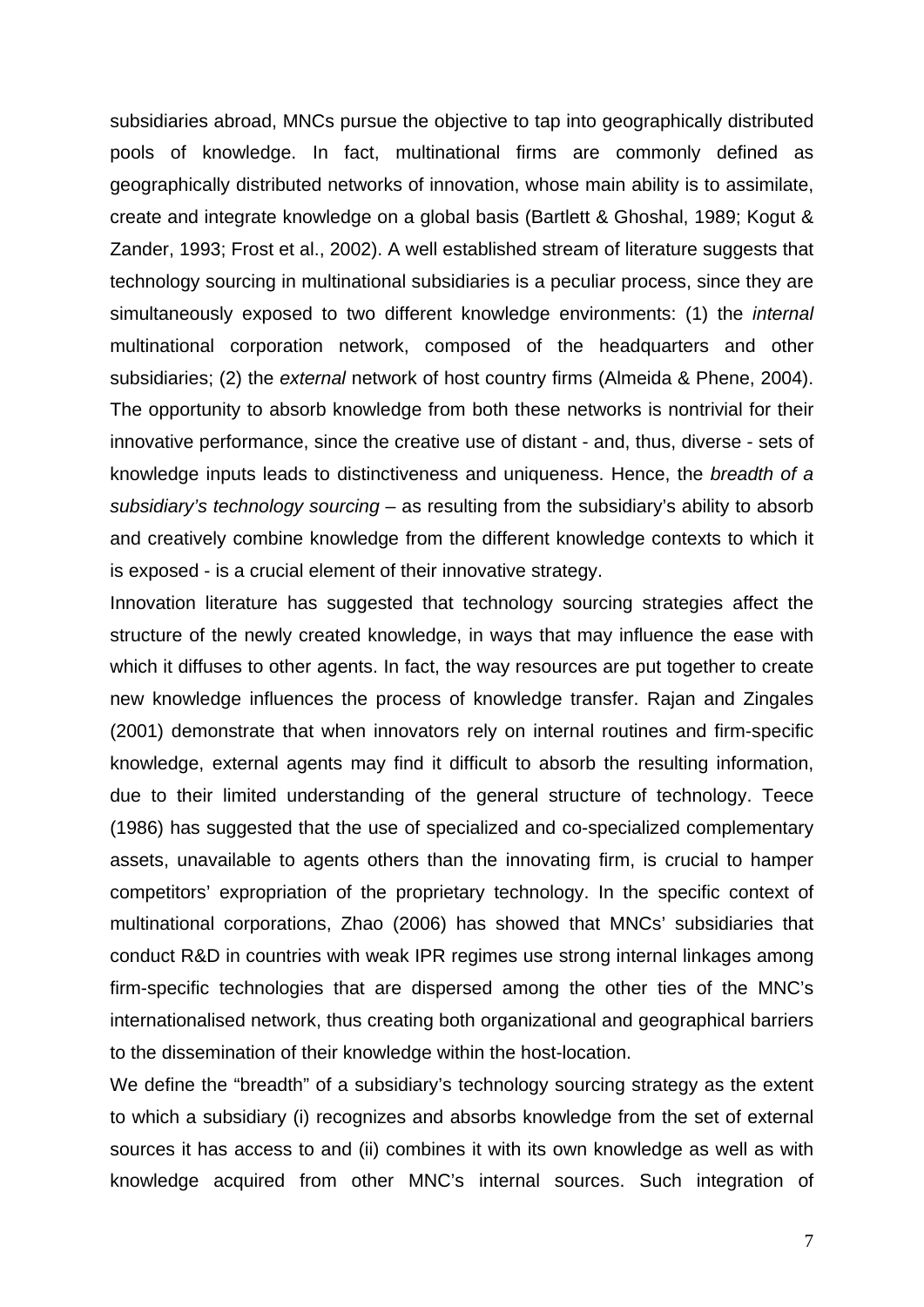heterogeneous and geographically differentiated knowledge inputs is likely to increase the complexity and tacitness of knowledge (Westney & Sakakibara, 1986; Zhao, 2006). Local firms that want to absorb the subsidiary's knowledge are exposed to the challenge of accessing the complementary technology that has been used by the foreign unit to develop its knowledge. However, gaining access to such technology is highly difficult since its *locus* is either within other MNCs' ties or in geographically distant knowledge contexts. The more a subsidiary increases the breadth of its technology sourcing, the more complex its knowledge architecture will be, the greater the effort local firms need to dedicate to understand it.

Based on this reasoning, we suggest that a "broad" technology sourcing strategy will increase the time it takes to local firms to absorb the subsidiary knowledge, thus exerting a negative moderating effect on the speed of the process of local knowledge outflows. Hence:

*Hypothesis 2. The breadth of a subsidiary's technology sourcing reduces the speed at which its knowledge diffuses over the host-location.* 

#### **METHODS**

#### **Data and Sample**

The objective of this analysis is to examine (1) the time patterns of subsidiaries' knowledge diffusion within their host-region, and (2) the effect of subsidiaries' technology sourcing on this process. To this aim, the empirical strategy we pursue is to compare the speed of the subsidiaries' knowledge diffusion process across situations of co-location and non co-location, and to subsequently analyse the role of the breadth of subsidiaries' technology sourcing.

We test our hypotheses on a sample of patents developed by US-based subsidiaries of European and Asiatic firms from the semiconductor industry. The semiconductor industry seems to be the most appropriate empirical setting of this research. In fact, the U.S. semiconductor industry has historically been the target of a large number of inward FDI (Almeida, 1996). Therefore, how to profit from knowledge inflows coming from foreign subsidiaries is a fundamental issues for local agents affiliated to this industry. In addition, the semiconductor sector is characterized by a short technology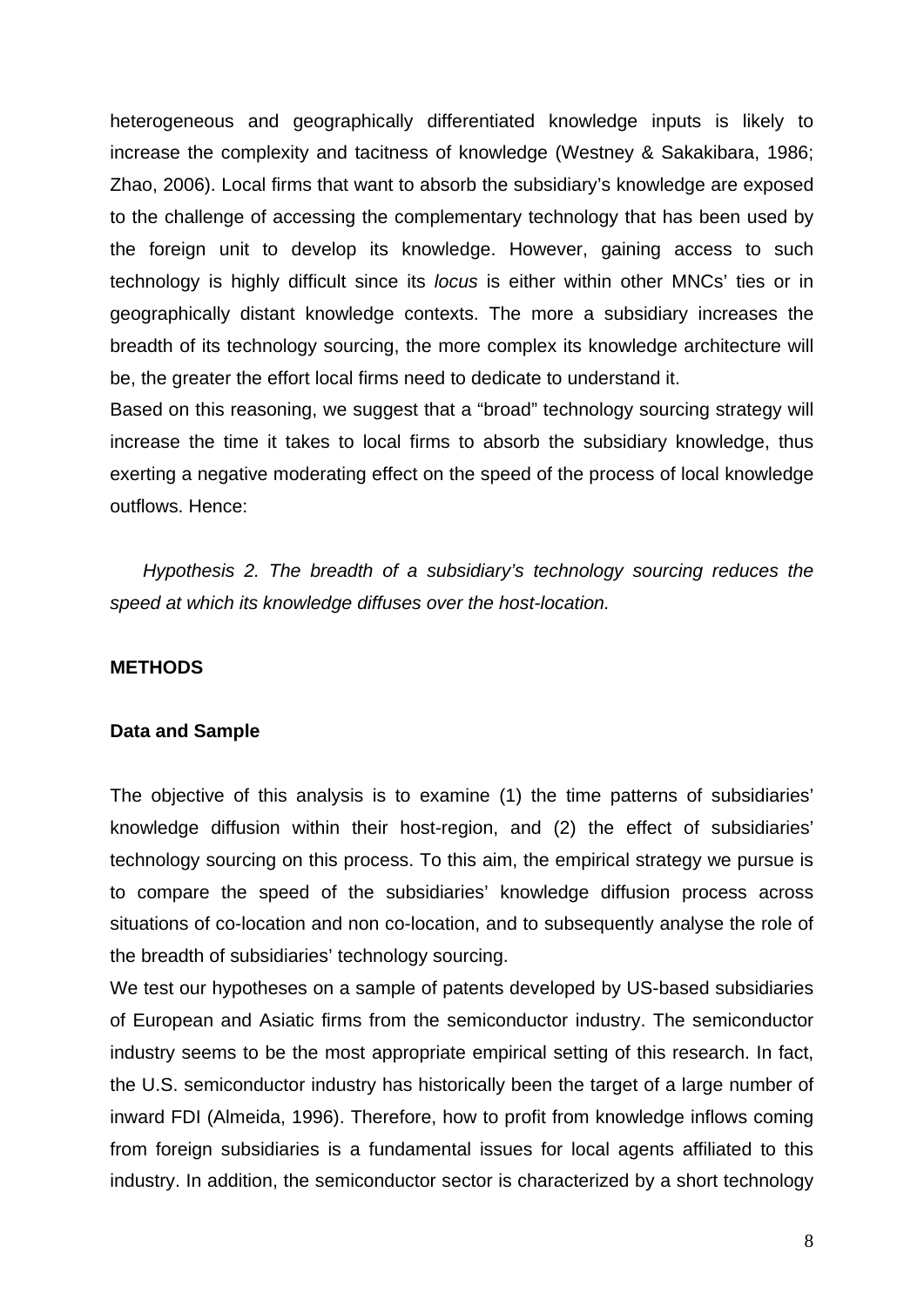cycle time (Stuart and Podolny, 1996; Almeida and Phene, 2004), which makes the speed of knowledge transfer a crucial aspect for firms' technological performance. Finally, the extensive use of patents that characterizes this industry allows for an appropriate tracking knowledge flows phenomena.

To create our sample, we followed the procedure used by Almeida and Phene (2004) and Phene and Almeida (2008). We considered the largest semiconductor companies by sales leaders, in year 2005, and select the first 10 European and Asiatic MNCs. This list of firms was compiled using information from Gartner Dataquest and Osiris. For this set of MNCs, we indentified every U.S. subsidiary engaged in innovation between 1983 and 2001, and the set of semiconductor patents these subsidiaries developed in the US host-region. In order to identify a subsidiary's semiconductor patents, we have used Derwent's technological classification. Hence, we retained only patents belonging to the first four Derwent patent classes included in the section "Semiconductors and Electronic Circuitry": U11 (semiconductor materials and processes), U12 (discrete devices), U13 (integrated circuits) and U14 (memories, film and hybrid circuits). Our final sample is composed of 1.530 patents, which were filed over an 18-years period.

For each of the resulting 1530 patents, we traced the patterns of forward citations, to infer the existence of a knowledge flow between the organizations to which the patents were assigned, and analysed the filing date and the first inventor's address in order to build measures on the speed of knowledge transfer and on co-location. Therefore, our level of analysis is the citing patent – cited patent pair. The original size of our sample of citing patent  $-$  cited patent pairs is 12.315, but since we excluded self-citations from any unit of the MNC, the final size is 10.317 observations. The advantages of using patent citation data to analyze the knowledge outflows phenomenon stem from the rich information content provided by patent documents, which includes the geographic location of both the inventor and the "owner" of the innovation, as well as its time and technology. Thanks to this information, patents allow to identify the locus of the innovative activity, the organization to which the patent is assigned, and – most importantly - the temporal characteristics of the invention. In addition, what is pivotal for knowledge spillover studies is that patent

<sup>&</sup>lt;sup>1</sup> This means that, in order to be part of our sample, a U.S. subsidiary had to have registered for at least one semiconductor patent during the whole period. Moreover, we checked for the existence of the subsidiary since its establishment until the end of our period of observation. Note that, even if the period of observation of patents stops in 2000, we gathered citation level data up to 2006.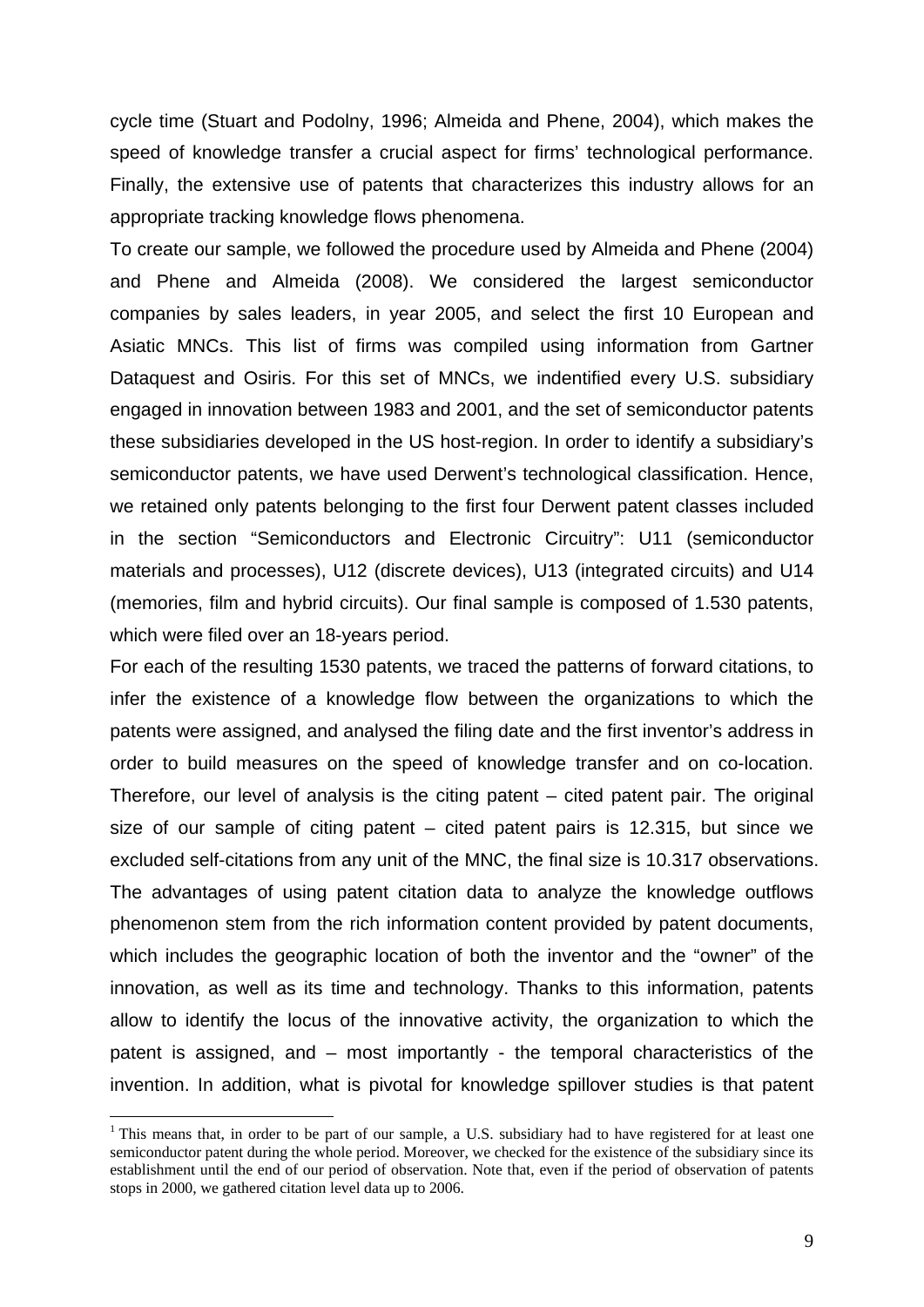documents report a list of citations to other patents which serves the function to indentify the technological antecedents to the particular innovation (Almeida, 1996), and whose inclusion is mandatory in the U.S. patent system.

As literature has widely documented, there are certainly several potential shortcomings to using patent citation data to investigate knowledge flows. First of all, patents and patent citations represent by definition the codified part of technology, and do not allow to capture the transfer of tacit knowledge, thus encompassing a potential systematic under-estimation of the knowlede flows phenomenon. However, this problem is partially mitigated by the fact that codified knowledge and tacit knowledge have been found to be correlated and complementary (Mowery, Oxley, & Silverman, 1996). An additional issue deals with the examiner-added citations, which might create noise in the quantification of knowledge flows, since not all the citations contained in the patent document are spontaneously indicated by the inventor. Notwithstanding this limitation, empirical spillover analysis has long recognized the effectiveness of the citation measure (Jaffe et al., 1998; Fogarty et al., 2000; Alcacer & Gittelman, 2006; Branstetter, 2006), and lets us be confident about its general significance.

To avoid bias due to abnormal patterns of citations along time, we consider only forward citations occurring in the first ten years after the filing date of the focal subsidiary patents. In fact, since the typical life-cycle of a semiconductor product is 5 years (Stuart & Podolny, 1996), allowing for a 10-years observation window seems a fair choice. In addition, our focus of the speed of knowledge transfer seems to be consistent with the establishment of a limited observation period. Since semiconductor companies generally use the U.S. patent system to record their innovations (Almeida & Phene, 2004), to the aim of this study, we consider only patents filed under this system.

In order to test our main effect, we identify co-location between the subsidiary patent and the citing patent as the situation in which these patents belong to the same US "Metropolitan Statistical Area<sup>2</sup>", and create a dummy variable that allows us to compare the speed of knowledge outflows across situations in which patents are and are not co-located. Subsequently, we observed how the main relationship changes

<sup>2</sup> According to the U.S. Census Bureau, a Metropolitan Statistical Area is "*a geographic entity, defined by the Federal OMB for use by Federal statistical agencies, based on the concept of a core area with a large population nucleus, plus adjacent communities having a high degree of economic and social integration with that core*".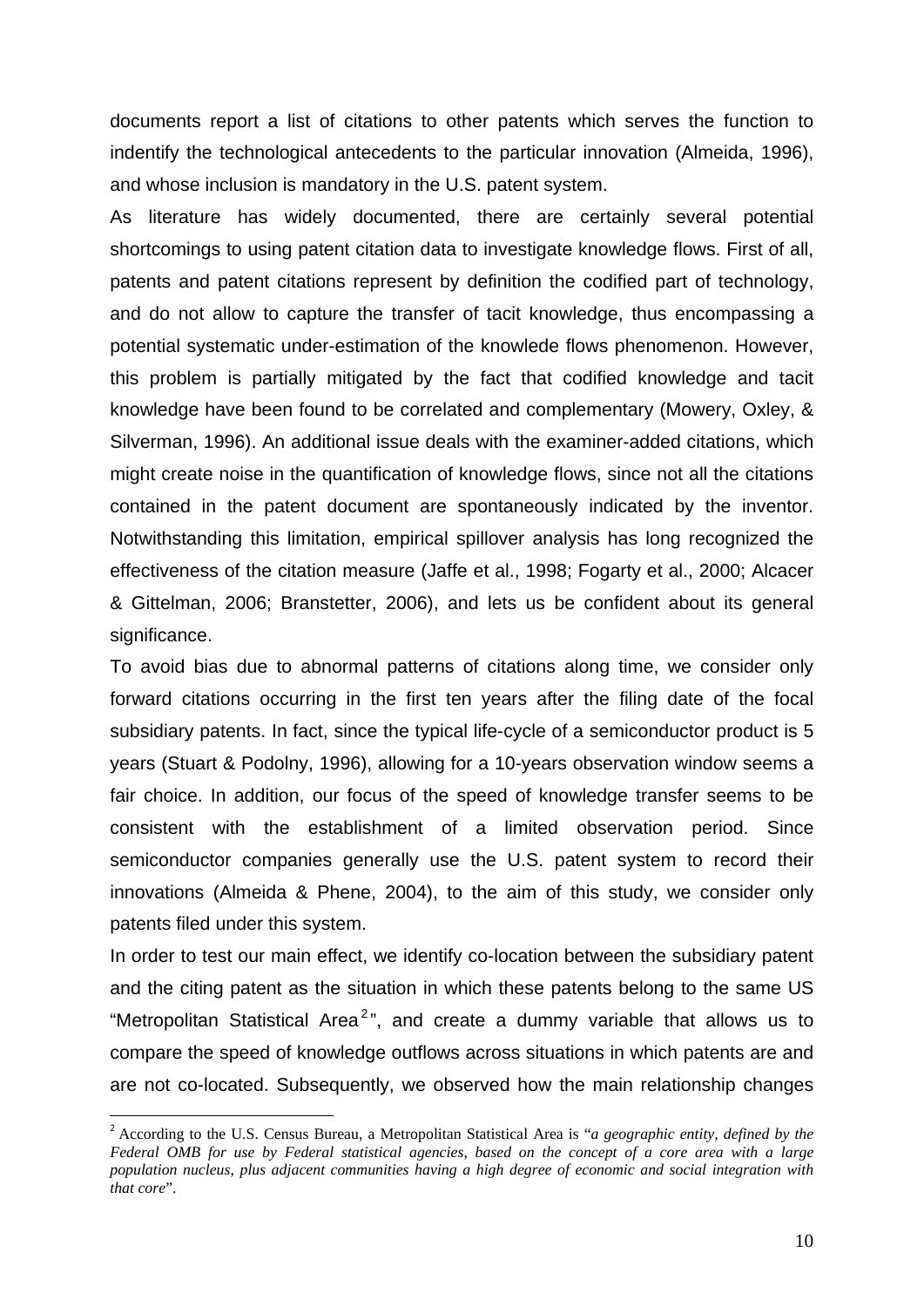along different levels of breadth of technology sourcing, to identify the effects described in our second hypothesis.

#### **Measures**

1

*Dependent Variable: Speed of Subsidiaries' Knowledge Transfer.* To measure the speed of subsidiaries' knowledge diffusion, we use the (log of) number of months (plus 1) between the subsidiaries patent application date and the application date of the patents that cite it as prior art. This measure provides an indication of the pace with which subsidiaries' knowledge was utilized in subsequent innovation. Trajtenberg et al. (1997) suggest that the average forward lag between an innovation and its antecedents is a measure of the "*remoteness in time*" of a patent. The shorter this time, the younger is the knowledge source upon which the patent builds, and the higher the speed of its diffusion.

*Independent Variable: Co-Location.* In order to test our main effect (hypothesis 1), we need to identify situations of co-location between the subsidiary's patents and the citing patents. Therefore, we use a dummy variable that takes the value of 1 if the subsidiary patent and the citing patent belong to the same US Metropolitan Statistical Area, and 0 otherwise. Following recent trends in management and IB literature (Tallman & Phene, 2007; Zhao & Islam, 2007), we chose to identify co-location using the "Metropolitan Statistical Area<sup>3</sup>", instead of the "State". This choice is justified by the observation that many of the relevant U.S. semiconductor technology clusters cross several states (e.g., New York - New Jersey – Connecticut), and that - similarly - some states host more than one cluster (e.g., California).

*Moderating Variable: Breadth of Technology Sourcing.* To capture the breadth of technology sourcing of the subsidiary, we started from Phene and Almeida's (2008) proxy for subsidiaries' combinative capability, an index that measures "*the breadth of knowledge (in terms of its sources) that the subsidiary has used in past innovations*" (Phene & Almeida, 2008, p.909). This measure was developed to capture "*the extent* 

<sup>3</sup> According to the U.S. Census Bureau, a Metropolitan Statistical Area is "*a geographic entity, defined by the Federal OMB for use by Federal statistical agencies, based on the concept of a core area with a large population nucleus, plus adjacent communities having a high degree of economic and social integration with that core*".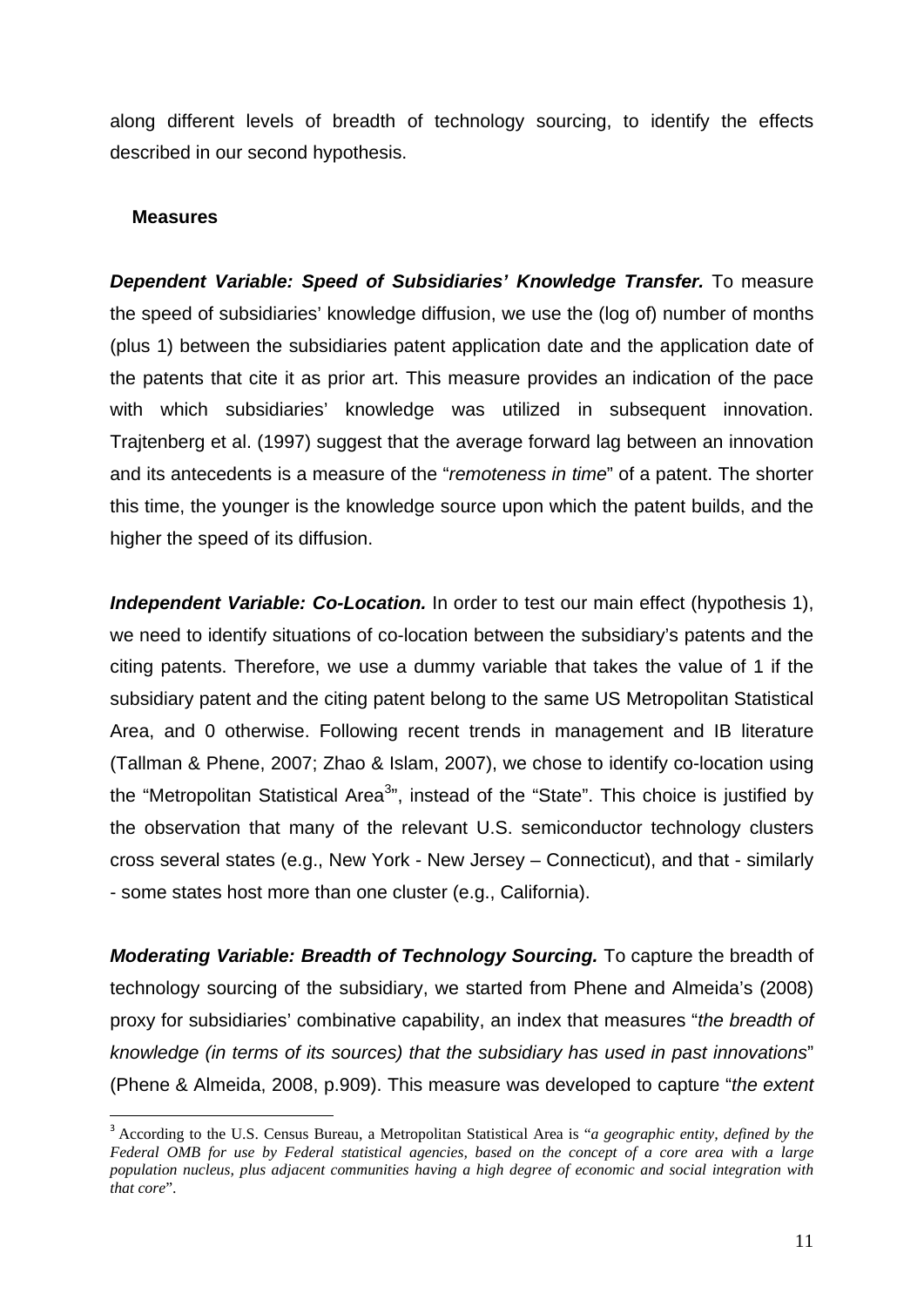*of integration of knowledge from different sources by the subsidiary*" (Phene & Almeida, 2008, p. 908-909). We adopted the measure at the technology-level, and classified the proportion of patents cited by the subsidiary's patent in six possible categories of knowledge sources, that reflect the knowledge contexts to which a subsidiary has the opportunity to access to: the subsidiary itself, the headquarter, other subsidiary in the MNC, other organizations in the host country, other organizations in the home-country, other organizations in all other countries (Phene & Almeida, 2008). The geographical diversity of the subsidiary's knowledge was then captured by the following formula:

DIV = 1 -  $\Sigma_j X p_j^2$ 

where DIV is the geographical diversity of a subsidiary's knowledge, and pj is the proportion of cites made by the subsidiary's patent to each category j. This measure captures the value of a subsidiary's knowledge, as stemming from its ability to combine the knowledge absorbed from several and geographically distributed knowledge sources with its own knowledge (Kogut & Zander, 1993; Phene & Almeida, 2008). This variable ranges between 0, when the subsidiary has used just one knowledge source to develop its innovation, and 0.83, when knowledge has been homogeneously sourced from the six knowledge source categories.

**Control Variables.** To control for the fact that patents belonging to the same technological class may cite each other earlier, we add a measure of technological proximity ("*tech\_proximity*"). This measure is built as a dummy variable which takes the value of 1 if the citing patent belongs to one of the semiconductor classes we used to select our focal subsidiaries' patents (that is, Derwent's U11, U12, U13 and U14 technological classes), and 0 otherwise.

Subsidiaries that have been located in a given region for a long time might be more integrated in the local knowledge network, thus allowing for a faster diffusion of their knowledge. To control for this potential effect, we included in our analysis a variable, subsidiary age ("*sub\_age*"), measured as the number of year in which the subsidiary has been located in the US host-region.

Since patents belonging to different technological classes can follow different patterns of diffusion, we controlled for this effect by including *technology class*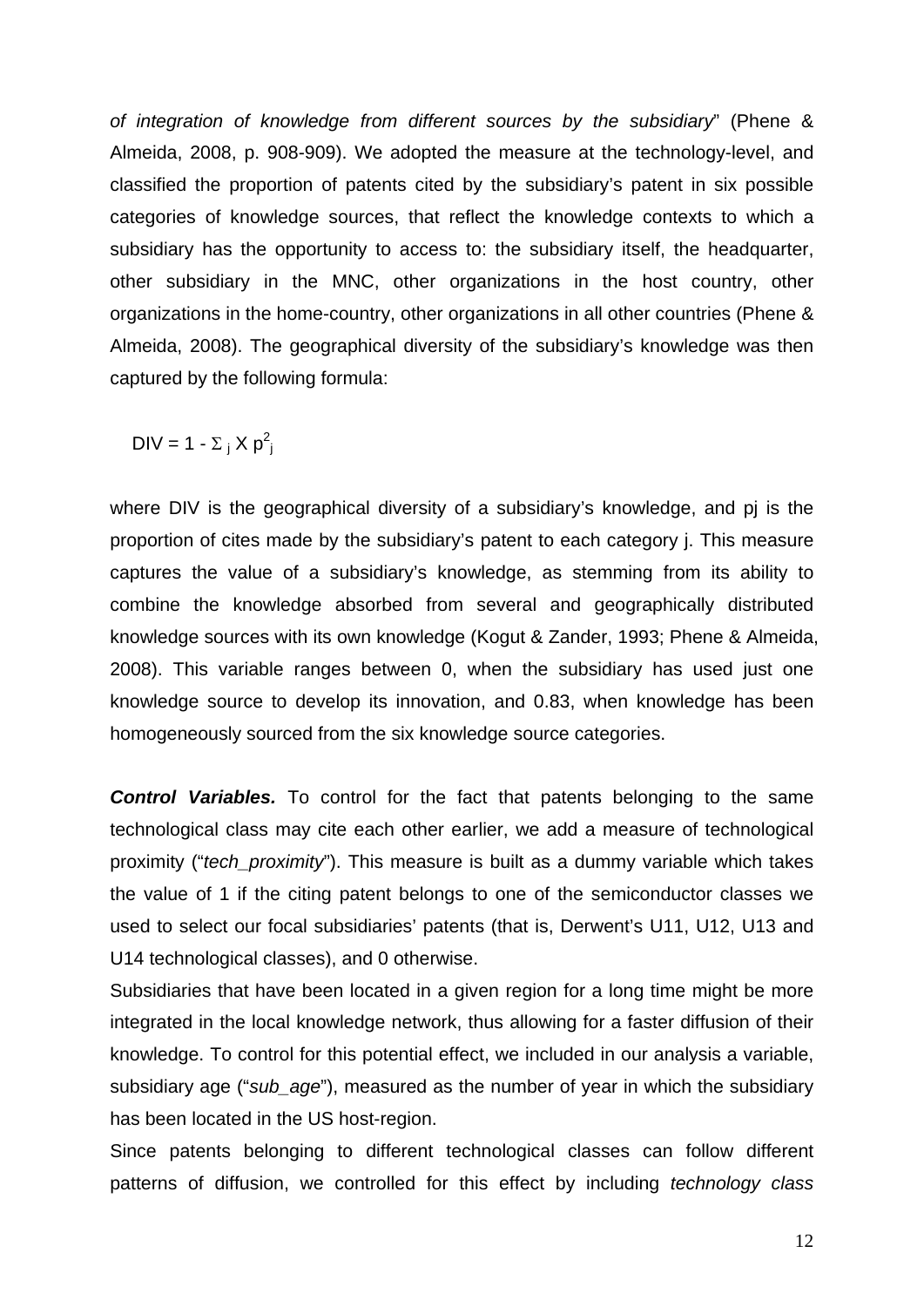*dummies*. Moreover, we cleaned the analysis for any effects due to time, by including a *year dummy* representing the application year of the focal patents. In addition, since patents that have a high innovative content can be expected to diffuse more rapidly, we include a measure of the patent's "quality" ("*tech\_value*"), measured as the number of total forward citations that the patent receives within the 10 years window of observation.

The stage of technological development of a given region in a technology can affect the extent to which an innovation in this field can spread and be used in such a location. To account for this effect, we added a measure ("*Region\_Tech\_Dev*") defined as the total number of semiconductor patents that are registered in the region in the application year of the focal patent.

Finally, we included in our analysis a measure of technological complexity of the subsidiaries' semiconductor patents, to account for the fact that more complex technologies are more difficult to be understood outside the firm's boundaries, and therefore its diffusion process can be slower. To build this measure, we analyses all the backward citation the subsidiary patents referred to previously invented patents, and classified the latters according to their main technology class. We then measured our variable ("*tech\_complexity*") through the following formula:

Tech\_complexity = 1 -  $\Sigma_j$  X  $p_j^2$ 

where pj is the proportion of cites made by the subsidiary's patent to each technology class j.

#### **RESULTS**

Table 1 reports the descriptive statistics for our measures. On average, the lag of the forward citation lag of our patents is equal to about 4. This corresponds to a value of the number of months it takes to subsequent inventors (both co-located and non colocated) to use subsidiaries' knowledge of 64.09 months, that is more than 5 years. The mean value of the index that measures the use of different categories of knowledge sources is 0.42, suggesting that on average subsidiaries have their knowledge sources relatively distributed among the possible ones (note that the index varies between 0 when all the knowledge is sourced from a single context and 0.84, when the subsidiary homogenously uses all the available knowledge sources).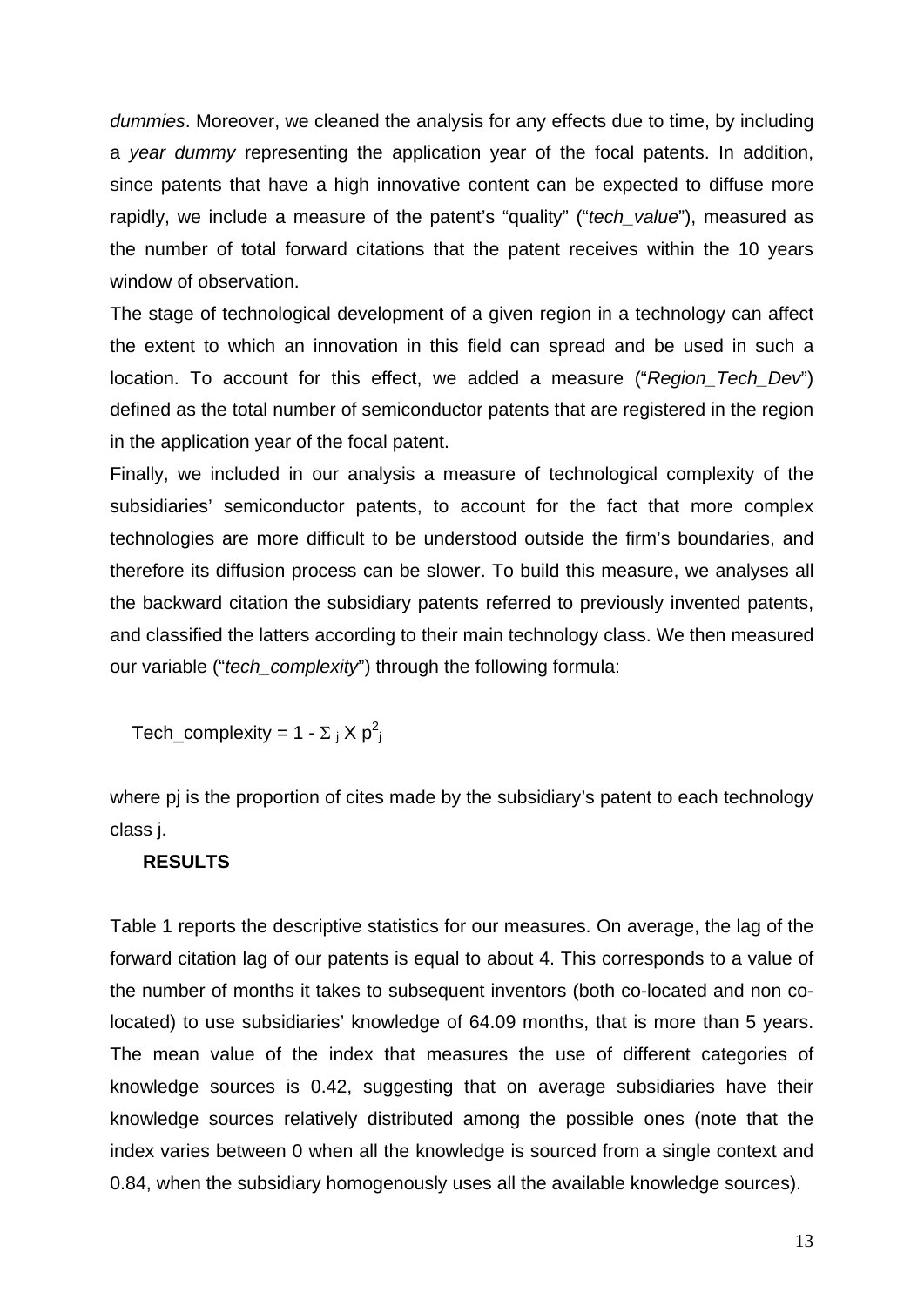------------------------------------ Insert Table 1 about here ------------------------------------

Table 2 reports the correlation coefficients between the variables considered in our descriptive analysis, showing that the breadth of subsidiaries knowledge sourcing is negatively correlated with the citation lag, that is, with the time it takes to other inventions to build on the subsidiary's knowledge.

------------------------------------ Insert Table 2 about here ------------------------------------

Table 3 reports the results of the OLS regression models. We first test a baseline model that includes all our control variables. As expected, the results show technological proximity between the cited and the citing patents decreases the citation lag. Innovations in a given technology are more easily used by inventors in the same technological field. In addition, the negative and significant coefficient of the stage of technological development of the region ("*Region\_Tech\_Dev*") confirms that technologies diffuse faster in location that are more advanced in that area of expertise. The coefficient of our measure of the subsidiaries patents' technological value is positive and significant, suggesting that patents of higher value take more time to be absorbed. Although this can seem counterintuitive, it may suggests that patents of higher technological value have a more innovative content which takes more time to be codified and used by other inventors.

 $-$ Insert Table 3 about here ------------------------------------

In order to test our first Hypothesis, in Model 2, we included our colocation dummy. The negative (-0.058) and significant (p<0.01) coefficient of "Colocation" shows that, on average, citations from patents that are spatially closer (that is, located in the same Metropolitan Statistical Area) occur earlier than citations from patents that are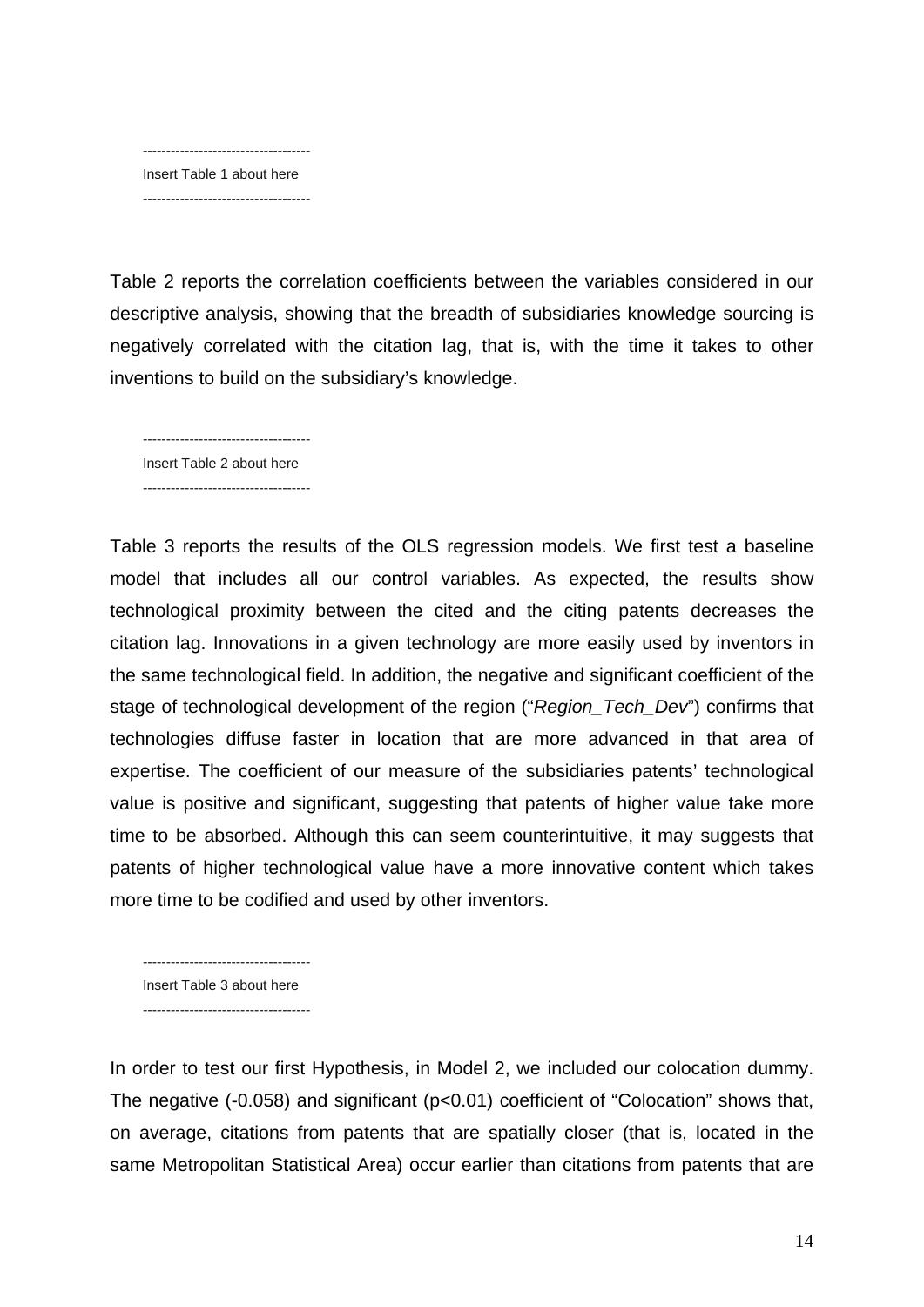more distant. Note that all self-citations (that, forward citations that come from any other unit of the multinational firm – either the focal subsidiary, the headquarters and other subsidiaries) have been excluded from the analysis to focus only on the different rapidity of transfer to external agents.

In Model 3, we included our measure of the breadth of subsidiaries' technology sourcing, which does not have a direct significant effect on the speed of the local spillover effect. To test our second hypothesis, in Model 4, we interacted the colocation dummy with our measure of the breadth of subsidiaries' technology sourcing, using the mean centering technique. The interaction term turns our to be positive (0.208) and significant (p<0.05). This result supports our second hypothesis, according to which a high breadth of a subsidiary's technology sourcing slow down the process of local diffusion of its own knowledge. To better understand our results, in Figure 1, we have depicted the differences in the relationships between the citation lag and our co-location measure in situations where the breadth of the subsidiaries' technology sourcing is high or low. It is shown that the slope of the line for our main relationship decreases for situations of high breadth of technology sourcing. It appears that, in presence of co-location among citing and cited patents, the time it takes to local agents to use the subsidiaries' knowledge is greater, when the latter is built up by using a high breadth of technology sources. This evidence suggests that when subsidiaries combine inputs from several technology sources, it will take more time to local agents to absorb the resulting knowledge, because of an increase in complexity and tacitness. More specifically, these results suggest that – in presence of a low breadth of the subsidiaries' technology sourcing – the relative advantage of being co-located to the foreign firm is higher, as shown (Figure 1) by the greater difference, in terms of citation lag, between the co-located and non co-located agents.

Insert Figure 1 about here -------------------------------------

------------------------------------

#### **DISCUSSION AND FUTURE RESEARCH**

Initial results indicate that foreign subsidiaries' knowledge diffuses faster within the local context than elsewhere, thus suggesting the existence of a time-based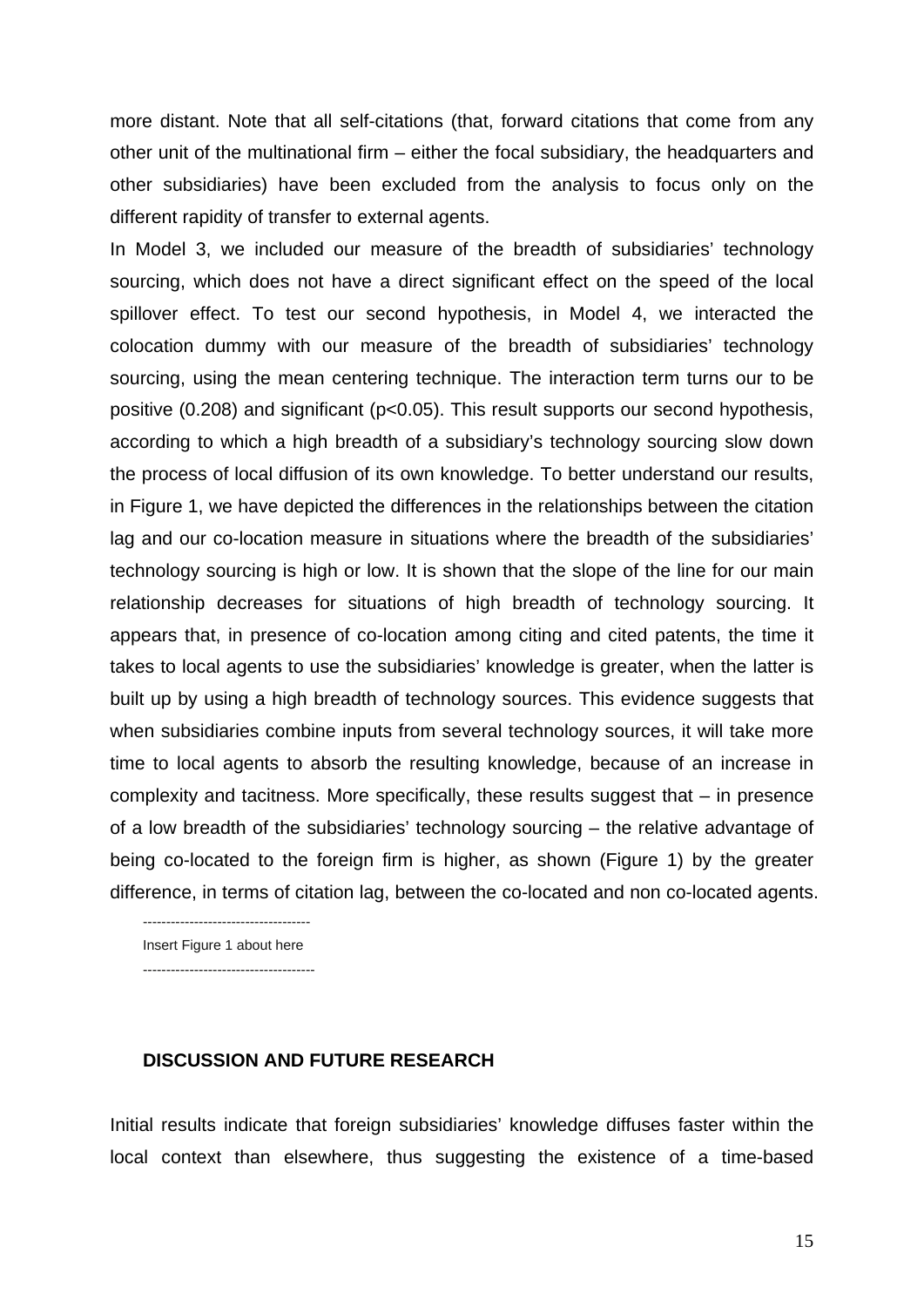advantage for co-located firms. Previous literature in both International Economics and International Business has already provided evidence on the quantitative dimension of the benefits, in terms of knowledge outflows, that domestic firms enjoy due to MNCs' foreign direct investment. In this study, we complement this finding by showing that local agents' gains from foreign subsidiaries' localization are not only based on the *quantity* of technology that can be absorbed, but also on the *speed* of this absorption. Being co-located to foreign subsidiaries offers to local firms the opportunity to come in contact with newly created technologies sooner than more distant agents do. This allows to anticipate competitors in the development of new products and processes that build on the focal inventions, and provides the chance to explore new technological patterns before other firms.

However, our results also show that, when MNCs' subsidiaries develop new knowledge by integrating technological inputs originating from the several knowledge sources to which they are exposed, the speed of the local spillovers diminishes. This finding can be read in the perspective of the knowledge protection strategies of multinational firms. In fact, previous literature shows that foreign firms perceive the high risk of expropriation of their knowledge when operating abroad (Zhao, 2006; De Faria & Sofka, 2010; Mariotti et al., 2010), thus enforcing their protection mechanisms. Consistent with this idea, our results suggest that foreign subsidiaries increase the complexity of their knowledge by combining several, geographically distributed technology inputs in order to counteract the ease of local knowledge dissemination, activated by proximity.

In the perspective of local firms, the hypothesized moderating effect of the breadth of subsidiaries' technology sourcing suggests that the advantage of being co-located is relatively greater in situation of low breadth. In this case, the increase in the speed of knowledge transfer associated with the situation of co-location is much higher, than in the case of high breadth of technology sourcing. This result can be explained considering that, when subsidiaries develop new knowledge by relying on a single technology source, only agents that are spatially close either to the technology source or to the technology recipient (i.e., the subsidiary) find it easier to absorb the newly created knowledge. Conversely, when subsidiaries combine several, geographically differentiated technology sources to create new knowledge, many other agents that are located close to one of the technology sources used by the subsidiaries have a chance to absorb its knowledge.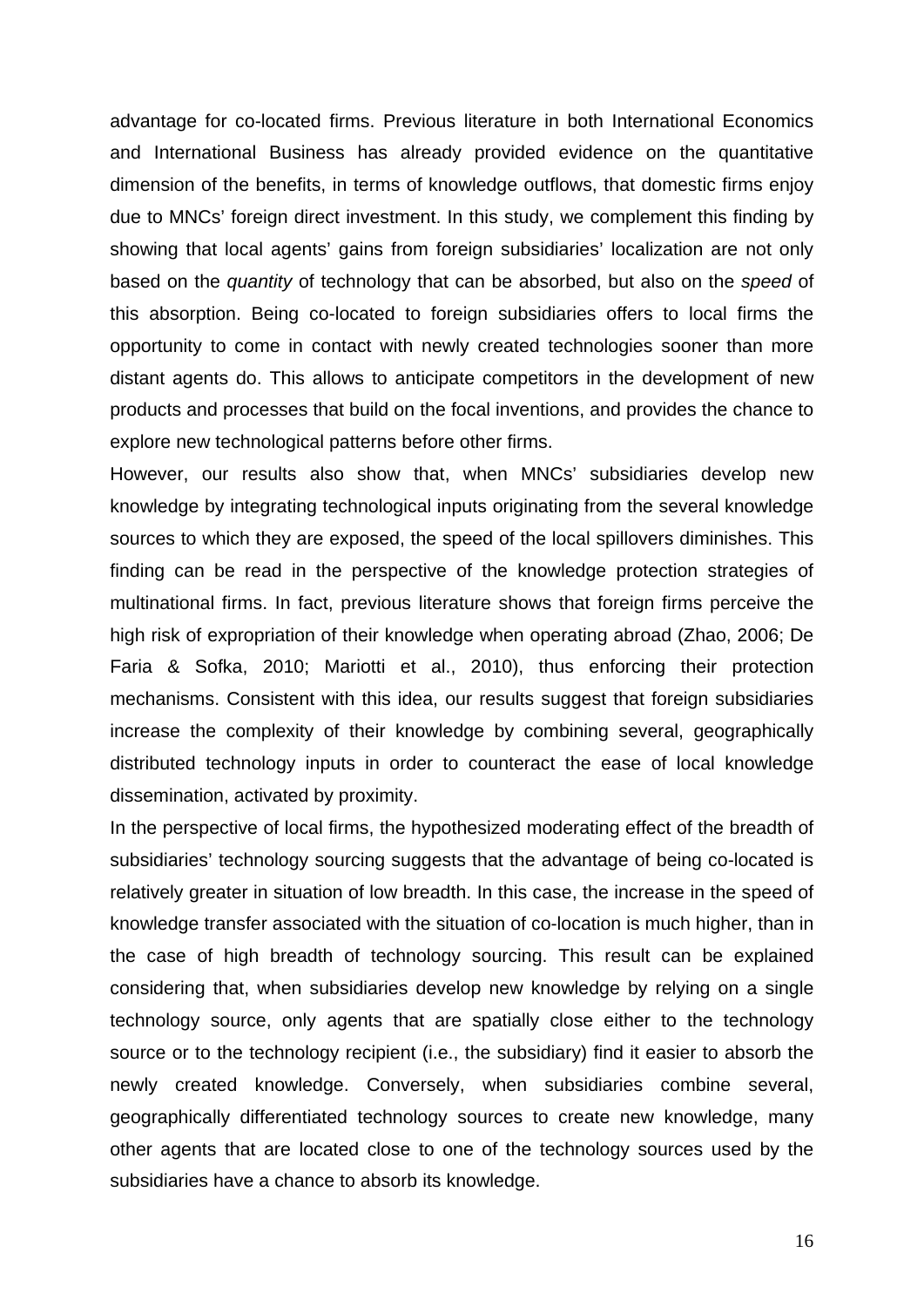This paper has several limitations. The first one refers to the use patent citations to infer knowledge flows. When applying for a patent, inventors have to indicate the citations to previous inventions on which a patent builds. This practice is mandatory in the U.S. patent system, though patent examiners can add citations others than those spontaneously selected by the inventor, when they believe there is a clear link between the content of the innovations.

While adding "extraneous" citations, as well as deliberately excluding appropriate citations is not likely, because it would respectively mean to narrow the innovative scope of the patent (Jaffe et al., 1993) and to get exposed to sanctions by the U.S. Patent and Trademark Office (Branstetter, 2006), the citations eventually added by the examiners can represent a relevant problem since, as a matter of fact, examineradded citations create noise in the quantification of true knowledge outflows. Notwithstanding this limitation, empirical analysis has long recognized the effectiveness of the citation measure to capture knowledge flows (Jaffe et al., 1998; Fogarty et al., 2000; Alcacer & Gittelman, 2003; Branstetter, 2006).

Beyond the examiner-added citations problem, using a citation-measure requires the fixation of an accurate definition of what we mean for the term "knowledge outflows": indeed, it should be taken into account that this measure allows to catch only a specific type of knowledge flows, i.e. those which generates further innovation. Following Branstetter (2006), in this study we consider as knowledge outflows only those processes "*by which one inventor learns from the research outcomes of others' research projects and is able to enhance her own research productivity with this knowledge, without fully compensating the other inventors for the value of this learning*". Unfortunately, the setting of such a strict definition entails a potential systematic under-estimation of this phenomenon. Indeed, when assessing the knowledge contribution that MNCs' subsidiaries can provide to local firms, many other aspects – which cannot be captured by the citation measure – should be accounted for.

First of all, the localization of FDI may induce domestic firms to the imitation or the adoption of existing technologies "imported" in the host country by the MNCs' subsidiaries: although these mechanisms do not generate further innovation, and hence cannot be captured by the citation measure, they do improve the competitiveness of local firms, and should be considered when evaluating the knowledge effects of MNCs' localization.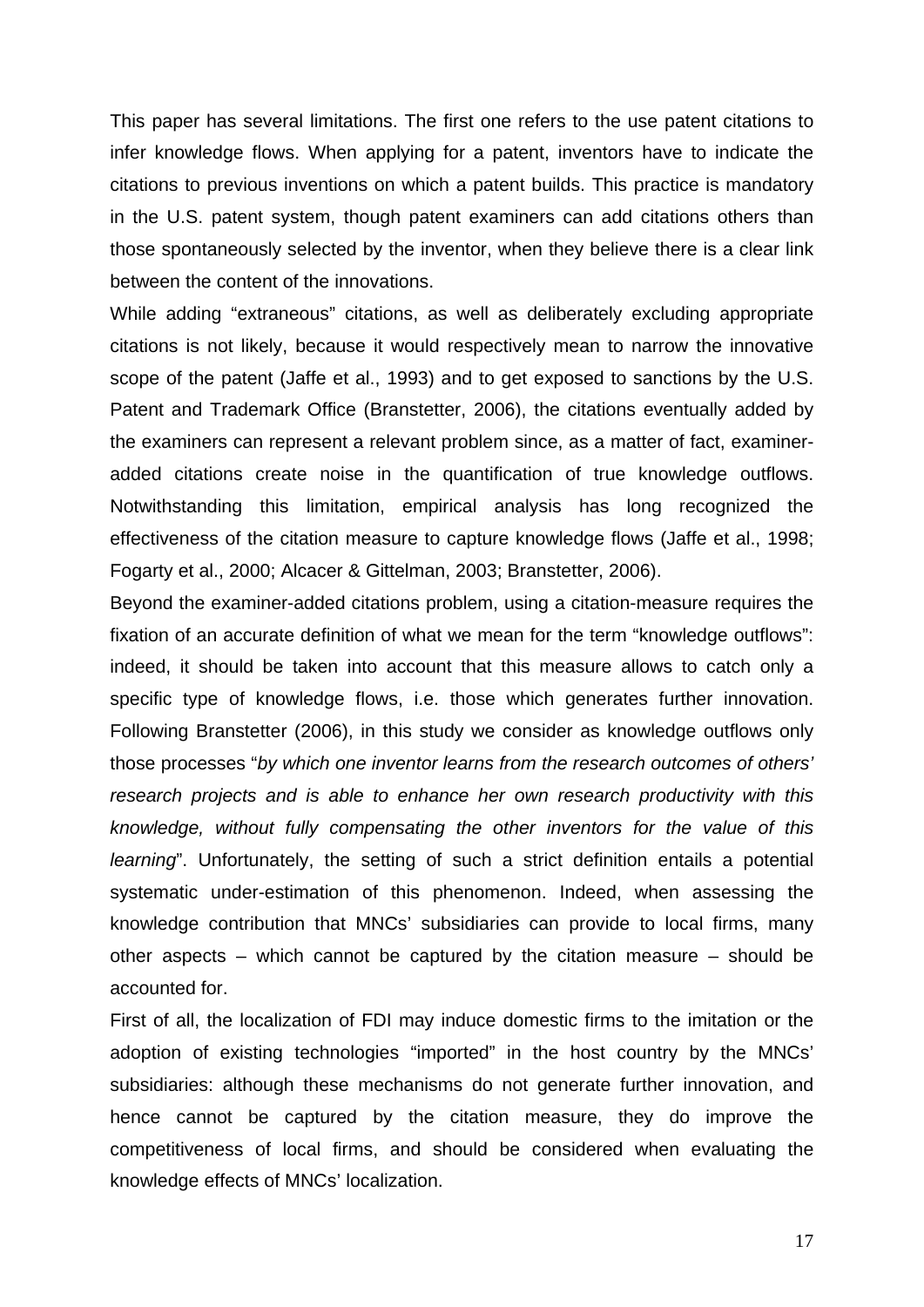In addition, when a MNCs' subsidiary locates in a foreign country, its best organizational practices may spread to domestic competitors: Alfaro and Rodriguez-Clare (2004), for instance, highlight that the idea of a MNC in the maquila sector in Honduras to provide a free breakfast to employers (thus boosting their incentive to work, and productivity) rapidly diffused to other firms, becoming a standard for the industry. These effects do not fall within a citation-based knowledge outflows definition, although they clearly have beneficial effects for indigenous firms.

In sum, citations are just a partial and indirect measure of knowledge outflows, though by now the most extensively used (Jaffe et al, 1993; Almeida, 1996; Frost, 2001; Branstetter, 2006; Zhao & Islam, 2007; Agarwal et al., 2009).

Notwithstanding the limitations of the study, which in addition will require us to improve our empirical tests using a regression analysis that is more appropriate to our time-based dependent variable (Cox-models could be an alternative), we believe that this paper also provides some interesting implications that could be useful to both local firms and MNCs. In the perspective of local firms, it offers a more comprehensive evaluation of the potential advantages of being co-located to highly innovative agents like MNCs' subsidiaries. It shows that, under certain conditions, foreign subsidiaries provide local firms with the opportunity to gain a prompt access to recently created knowledge. In the perspective of MNCs, it gives information about the time in which their investment in innovation will provide them a rent, before local competitors' will be able to imitate them; more specifically, it informs subsidiaries' managers on the opportunities associated with a strategic use of the knowledge sources they are exposed to, not only in terms of knowledge creation, but also in terms of knowledge protection. In fact, traditional IB literature has mainly looked at knowledge-based FDI as a means through which multinational firms could increase the quality of their innovation, by sourcing new and diverse sets of knowledge from different locations. In this paper, we show that having access to such geographically distributed knowledge sources may benefit multinational firms in an additional way, that is, by helping them keeping their knowledge secret for a longer time, thus protecting their foreign subsidiaries' competitive assets from local firms' expropriation.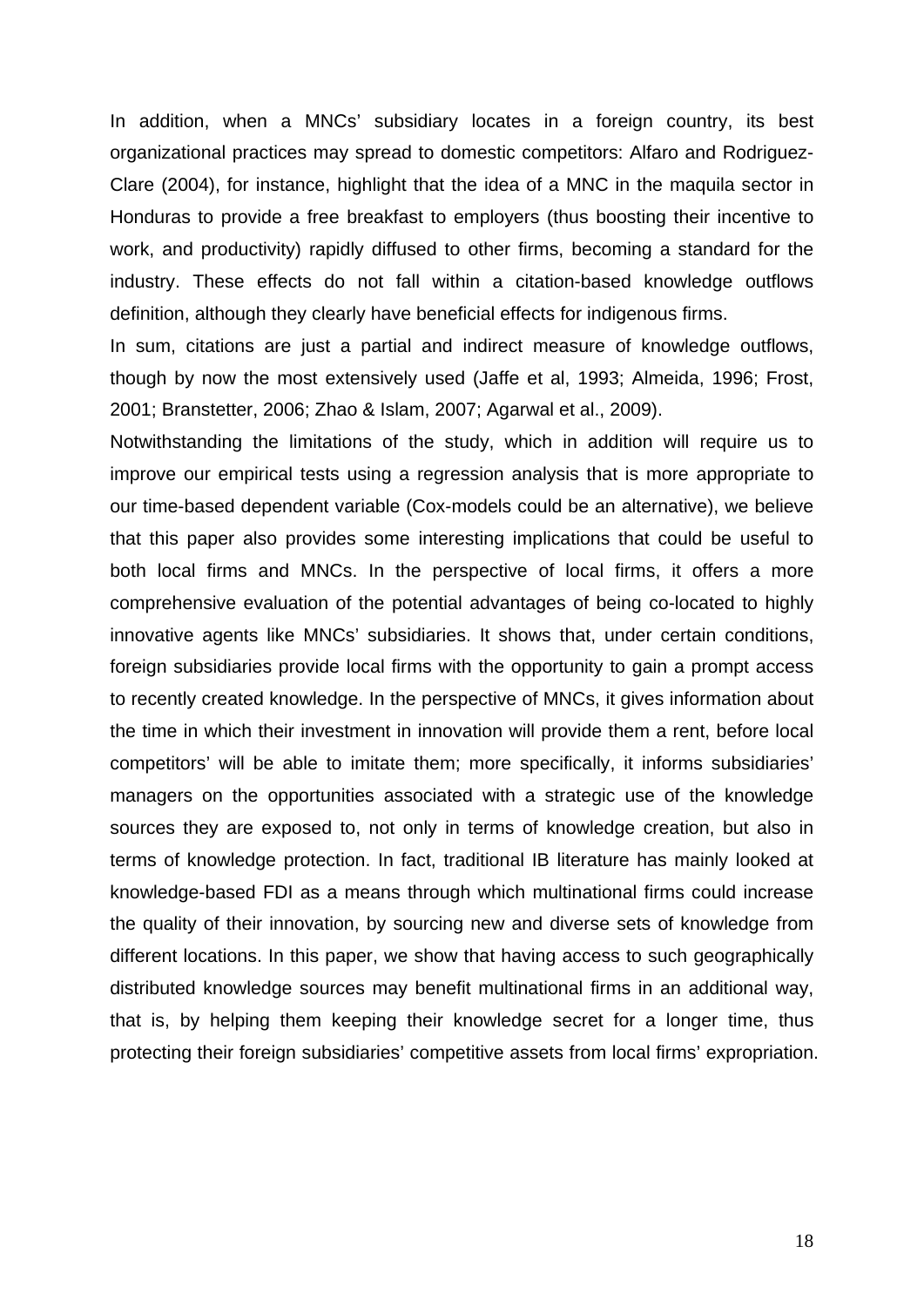#### **REFERENCES**

Alcacer. J. & M. Gittelman, 2006. Patent citations as a measure of knowledge flows: the influence of examiner citations. *Review of Economics and Statistics*, 88(4), pp. 774-79.

Agarwal1 R., Ganco M., & Ziedonis R. H., 2009, Reputations for toughness in patent enforcement: implications for knowledge spillovers via inventor mobility, *Strategic Management Journal*, Vol. 30, Issue 13, pp. 1349–1374.

Alcacer, J. & M. Zhao, 2006. Understanding Local Clusters through Global Firms: The Semiconductor Industry. Mimeo.

Alfaro, L. & Rodriguez-Clare, A. (2004). "Multinationals and Linkages: Evidence from Latin America". *Economia* 4, pp.113-170.

Almeida P., 1996, Knowledge sourcing by foreign multinationals: patent citation analysis in the U.S. semiconductor industry, *Strategic Management Journal*, 155-165.

Almeida P. & Phene A. 2004. Subsidiaries and knolwegde creation: the influence of the MNC and host country on innovation. *Strategic Management Journal*; 847-864.

Andersson, U., Forsgren, M., & Holm, U., 2002. The strategic impact of external networks – Subsidiary performance and competence development in the multinational corporation. *Strategic Management Journal* 23, 979-996.

Andersson, U., Forsgren, M., & Holm, U., 2007. Balancing subsidiary influence in the federative MNC – A business network perspective. *Journal of International Business Studies* 38, 802-818.

Arikan, A., 2009. Inter-firm knowledge exchanges and the knowledge creation capability of clusters. *Academy of Management Review*, 658-676.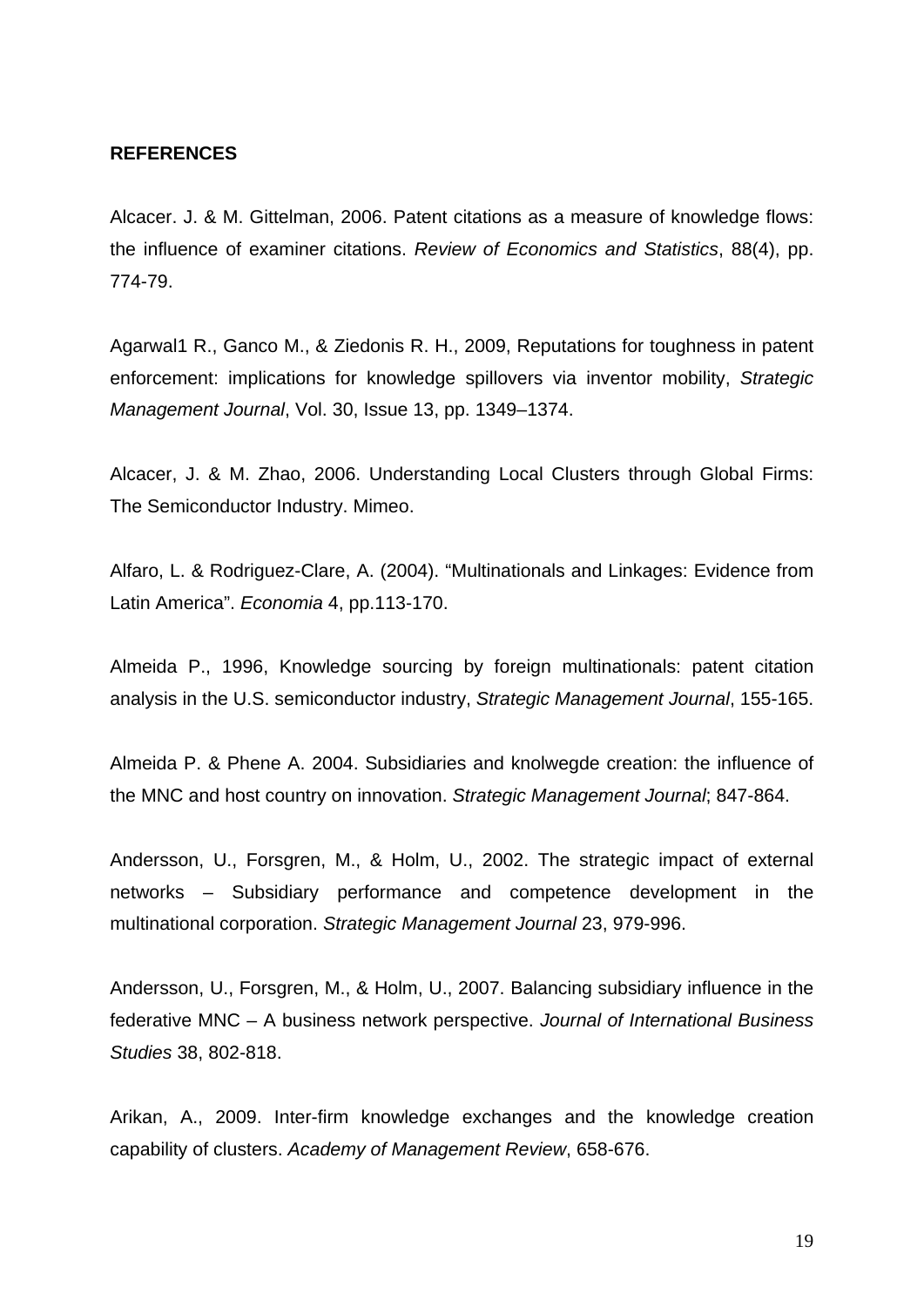Bartlett C.A. & Ghoshal S., 1989. *Managing Across Borders*, Boston, Mass: Harvard Business School Press.

Bathelt, H., Malmberg, A., & Maskell, P. 2004. Clusters and knowledge: Local buzz, global pipelines and the process of knowledge creation. *Progress in Human Geography,* 28: 31-56.

Branstetter L. 2006. Is foreign direct investment a channel of knowledge spillovers? Evidence for Japan's FDI in the United States. *Journal of International Economics*, 68: 325.344.

Cantwell, J., & Mudambi, R., 2005. MNE competence-creating subsidiary mandates. *Strategic Management Journal* 26, 1109-1128.

Cassiman, B. & R. Veugelers (2002). 'R&D Cooperation and Spillovers: Some Empirical Evidence from Belgium'. *American Economic Review* 44, 1169-1184.

Chesbrough, H.W. 2004. Managing Open Innovation. *Research Technology Management*. Vol. January-February 2004. Pp. 23-26.

Chung W., Mitchell W., & Yeung B. 2003. Foreign direct investment and host country productivity: the American automotive component industry in the 1980s. Journal of International Business Studies, 34: 199-218.

Cohen W.M. & Levinthal D.A. 1990. Absorptive capacity: a new perspective on learning and innovation. *Administrative Science Quarterly*, 128-152.

De Faria, P., & Sofka, W., 2010. Knowledge protection strategies of multinational firms – A cross-country comparison. *Research Policy* 39, 956-968.

Driffield N. & Love H.J. 2007. Linking FDI motivation and host economy productivity effects: conceptual and empirical analysis. *Journal of International Business Studies*, 460-473.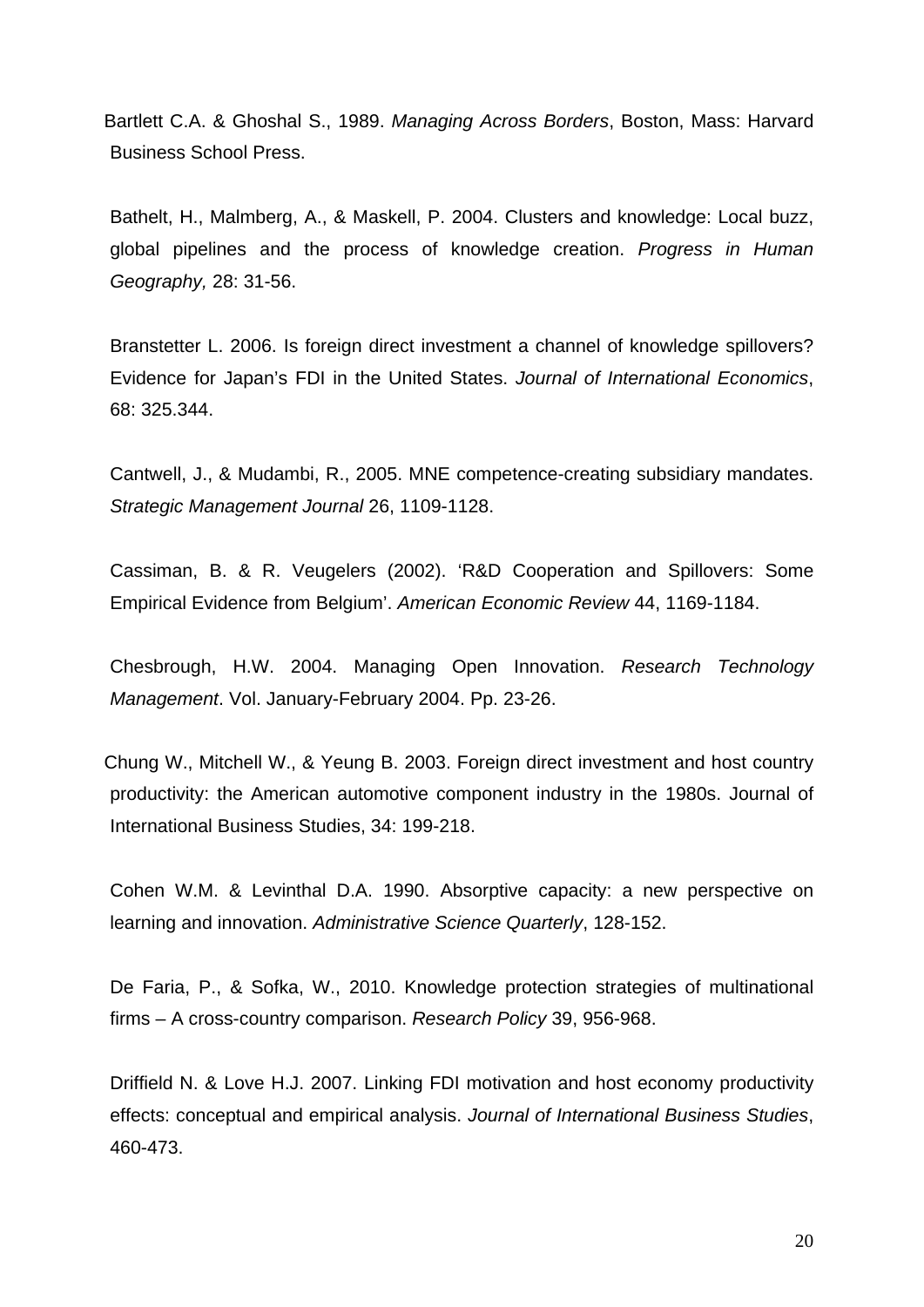Driffield, N., Love, J.H., & Menghinello, S., 2010. The multinational enterprise as a source of international knowledge flows: direct evidence from Italy. *Journal of International Business Studies* 41, 350–359.

Dyer J. H. & Singh, H., 1998, "The relational view: Cooperative strategy and sources of interorganizational competitive advantage", *Academy of Management Review*, 660–679.

Eisenhardt, K.M. & Martin, J.A., 2000, "Dynamic Capabilities: What are they?" *Strategic Management Journal*, 1105-1121.

Fabrizio, K., 2007, "University Patenting and the Pace of Industrial Innovation," *Industrial and Corporate Change*, Vol 16, No 4, p. 505-534.

Feinberg S.E. & Majumdar S.K., 2001, Technology spillovers from foreign direct investment in the Indian pharmaceutical industry. *Journal of International Business Studies*, 32(3): 421-437.

Fogarty M., Jaffe A. & Trajtenberg M., 2000, The meaning of patent citations: Report of the NBER/Case-Western Reserve Survey of Patentees. Working Paper.

Fosfuri, A., Motta, M. & Rønde T., 2001, Foreign direct investment and spillovers through workers' mobility, *Journal of International Economics*, 53-1, pp. 205-222.

Frost, T.S. 2001. The geographic sources of foreign subsidiaries' innovations. *Strategic Management Journal*, 22, pp. 101-123.

Frost, T., Birkinshaw, J. & Ensign, P., 2002. Centers of excellence in multinational corporations. *Strategic Management Journal*, 23(11), pp.997-1018.

Griffith R., Harrison R. & Van Reenen J., 2006, 'How Special is the Special Relationship: Using the Impact of US R&D Spillovers on British Firms as a Test of Technology Sourcing', *American Economic Review* 96(5): 1859-75.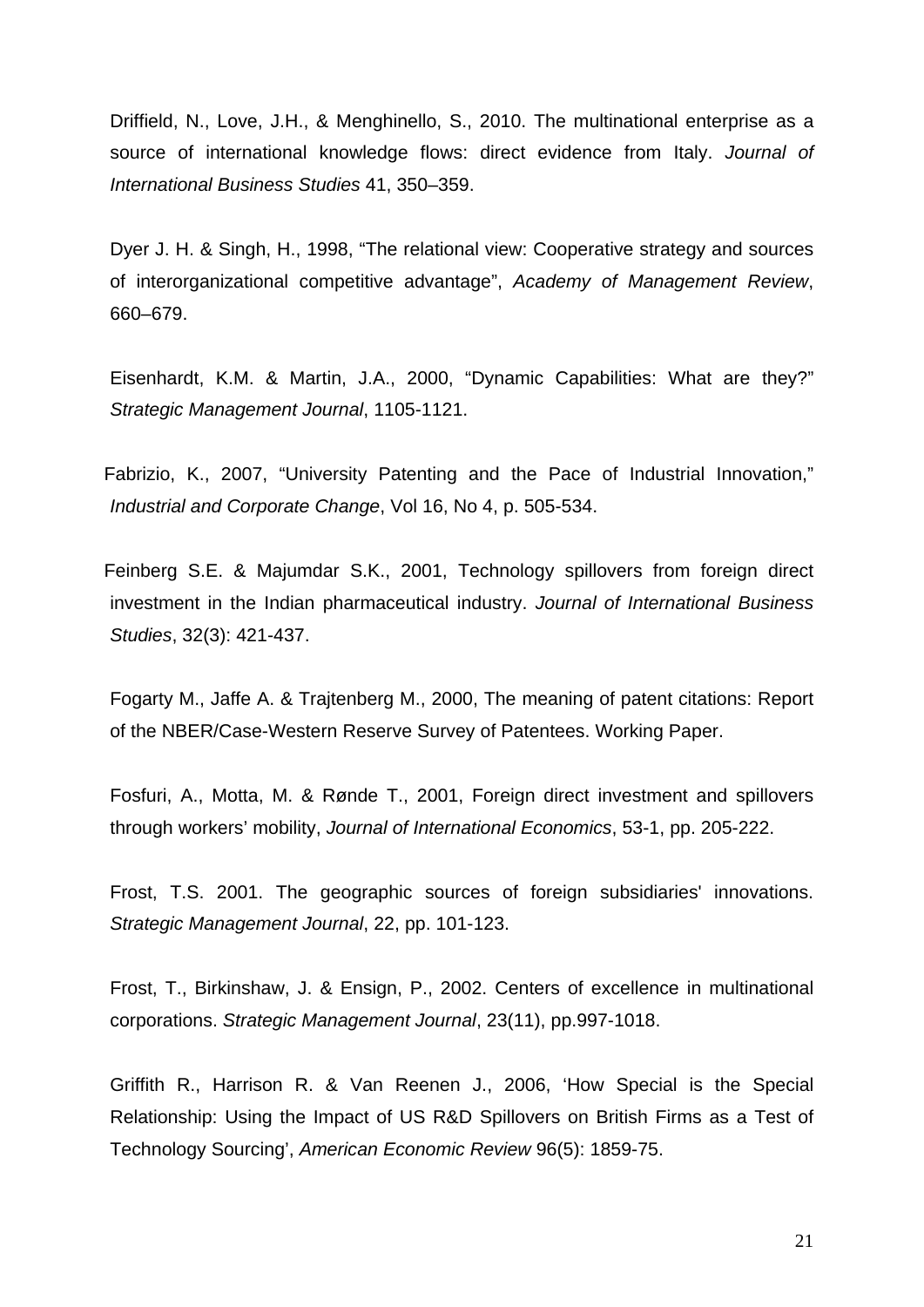Granovetter M., 1992, "Problems of explanation in economic sociology" In N. Nohria, & R. G. Eccles (Eds.), *Networks and organizations: Structure, form, and action*. Boston: Harvard Business School Press.

Hall B., Jaffe A. & Trajtenberg M., 2003, Market Value and Patent Citations. Revised version of Market Value and Patent Citations: A First Look, *NBER Working Paper*.

Haskel J.E., Pereira S.C. & Slaughter M.J. 2007. Does inward foreign direct investment boost the productivity of domestic firms? *The Review of Economics and Statistics*, 482-496.

Henisz W.J. & Delios A., 2001, "Uncertainty, imitation, and plant location: Japanese multinational corporations, 1990–1996", *Administrative Science Quarterly*, 443–475.

Jaffe A.B., Trajtenberg M. & Hendersen R. 1993. Geographic localization of knowledge spillovers as evidenced by patent citations. *The Quarterly Journal of Economics*, 108: 577-598.

Jaffe A. & Trajtenberg M., 1999, "International Knowledge Flows: Evidence from Patent Citations", *Economics of Innovation and New Technology*, 105-136.

Javorcik, B., 2004, The Composition of Foreign Direct Investment and Protection of Intellectual Property Rights: Evidence from Transition Economies, *European Economic Review*, 48(1), pp. 39-62.

- 2004, Does foreign direct investment increase the productivity of domestic firms? In search of spillovers through backward linkages. *American Economic Review*, 94(3): 605-627.

Kachra A. and White R. 2008. Know-how transfer: the role of social, economic/competitive, and firm boundary factors. *Strategic Management Journal*, 29: 425-445.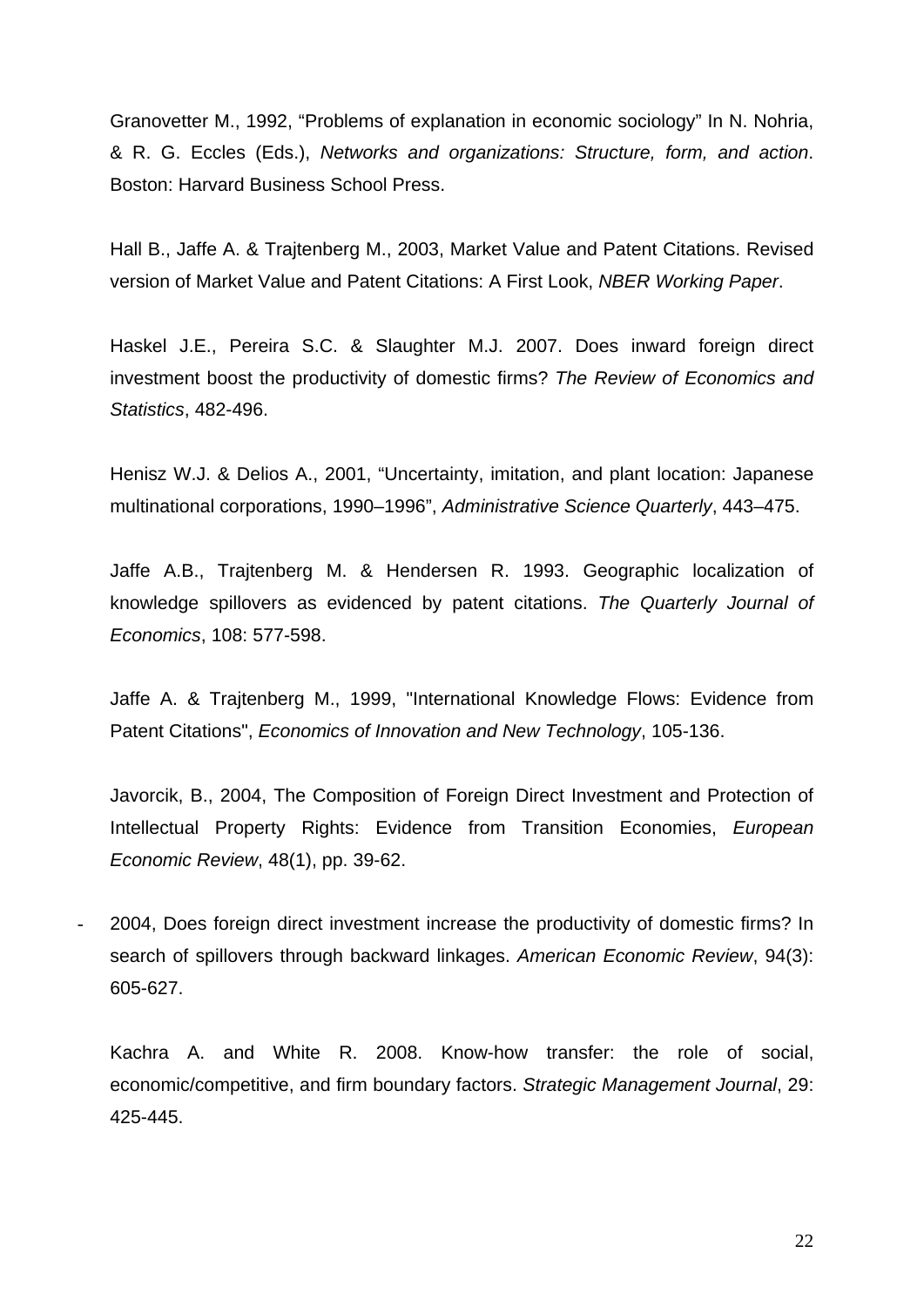Kessler EH, Chakrabarti AK. 1996. Innovation Speed: A Conceptual Model of Context, Antecedents, and Outcomes. *Academy of Management Review* 21(4): 1143-1193.

Kogut B. and Zander U. 1993. Knowledge of the firm and the evolutionary theory of the multinational corporation. *Journal of International Business Studies*, 24: 61-90.

Laursen, K. and Salter A., 2006, "Open for Innovation: The role of openness in explaining innovative performance among UK manufacturing firms", *Strategic Management Journal*, 131-150.

Lawson, C., & Lorenz, C. 1999. Collective learning, tacit knowledge and regional innovation capacity. *Regional Studies,* 33: 305-317.

Lieberman, M. and D. Montgomery, "First-Mover Advantages," *Strategic Management Journal*, Summer 1988, pp. 41-58.

Lundvall, B.A. (Ed.), 1992. National Systems of Innovation: Towards a Theory of Innovation and Interactive Learning. Pinter, London.

Mariotti S., Piscitello L. and Elia S., 2010, Spatial agglomeration of multinational enterprises: the role of information externalities and knowledge spillovers, *Journal of Economic Geography*, 10 (4): 519-538.

Markman G.D., Gianiodis, P.T., Phan H.P., Balkin D.B., 2005, "Innovation speed: Transferring university technology to market", *Research Policy*, 1058-1075.

Maskell, P. 2001. Towards a knowledge based theory of the geographical cluster. *Industrial and Corporate Change*, 10: 921-943.

Mowery D, Oxley J, Silverman B. 1996. Strategic Alliances and Interfirm Knowledge Transfers. *Strategic Management Journal* 17(Winter96 special issue): 77-91.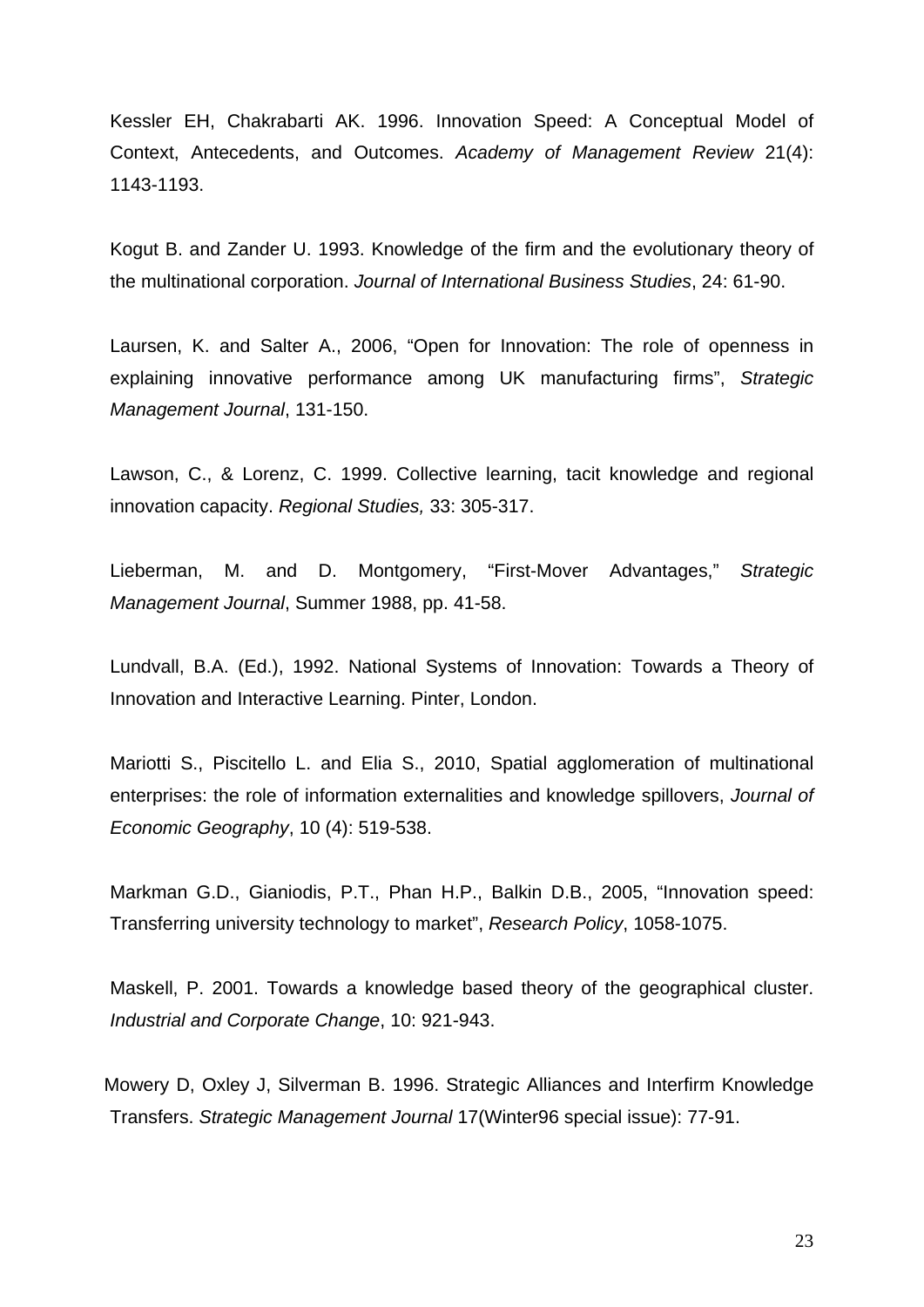Nerkar, A. (2003) Old is Gold? The Value of Tempo- ral Exploration in the Creation of New Knowledge. *Management Science*, 49, 211–29.

Nicholls-Nixon, C. L., and Woo, C. Y.. 2003. Technology sourcing and the output of established firms in a regime of encompassing technological change. *Strategic Management Journal,* 24 651–666.

Nonaka, I., Toyama, R. and Nataga, I. (2000), 'A firm as a knowledge-creating entity: A new perspective on the theory of the firm', *Industrial and Corporate Change*, vol.9 no.1, pp.1-12.

Perez, T. 1997, Multinational Enterprises and Technological Spillovers: an Evolutionary Model, Journal of Evolutionary Economics, 7, pp. 169-192.

Phene A. and Almeida P. 2008. Innovation in multinational subsidiaries: the role of knowledge assimilation and subsidiary capabilities. *Journal of International Business Studies*, 901-919.

Rajan R. and Zingales L., 2001, "The Firm As A Dedicated Hierarchy: A Theory Of The Origins And Growth Of Firms," *The Quarterly Journal of Economics*, 805-851.

Rodriguez-Clare A., 1996, Multinationals, Linkages and Economic Development, *American Economic Review*, Vol. 86(4), pp. 852-73.

Rosenkopf, L. and Almeida P., 2003 "Overcoming Local Search Through Alliances and Mobility", *Management Science*, 751-766.

Rosenkopf , L., Nerkar, A. 2001. Beyond local search: boundary-spanning, exploration, and impact in the optical disk industry. *Strategic Management Journal*, Vol. 22, pp. 287-306.

Salomon R. and Martin X., 2008, "Learning, knowledge transfer, and technology implementation performance: A study of time-to-build in the global semiconductor industry", *Management Science*, 1266–1280.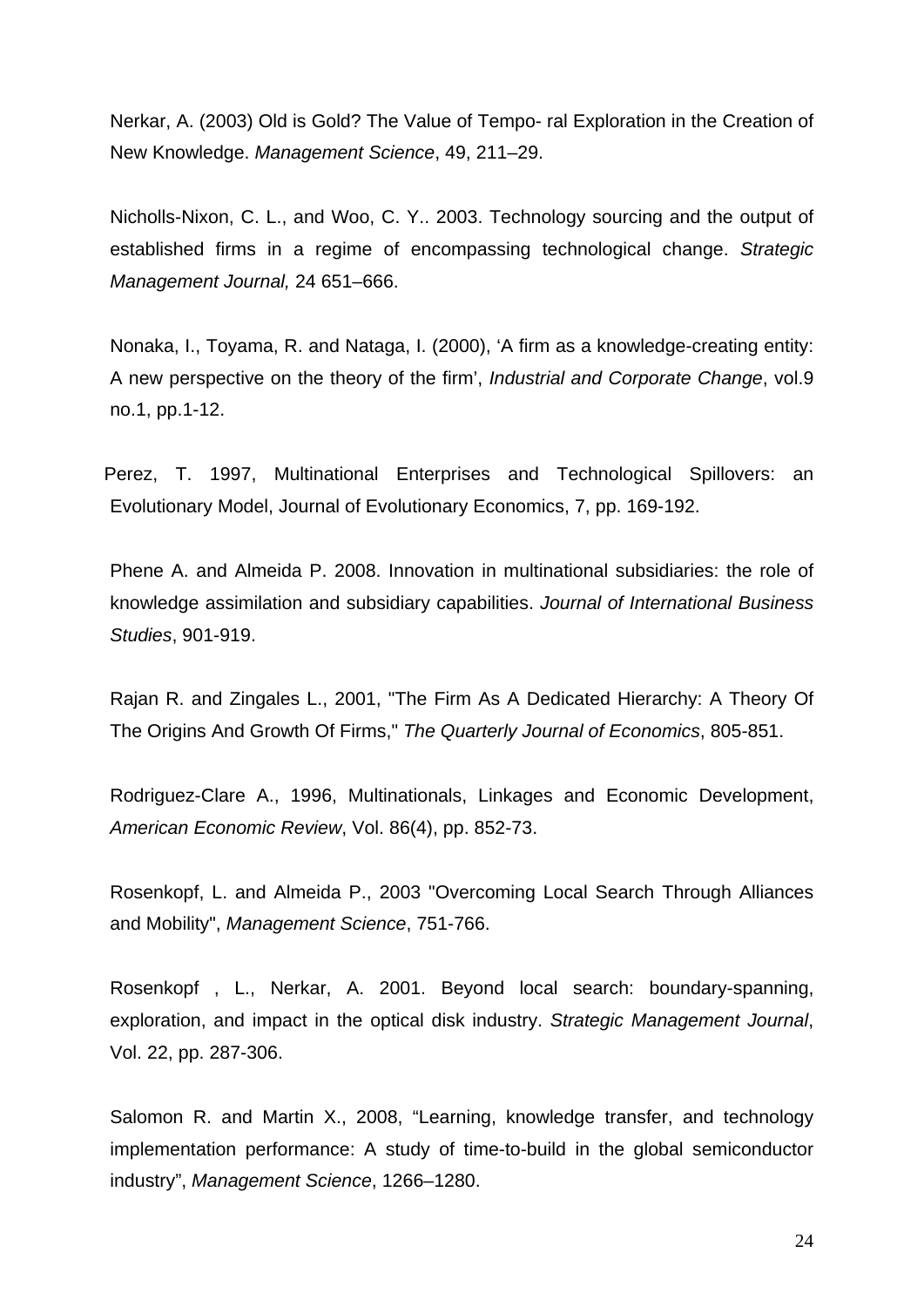Saxenian, A., 1994. *Regional Advantage: Culture and Competition in Silicon Valley and Route 128*. Harvard University Press, Cambridge, MA.

Schumpeter, J.A. 1942: Capitalism, Socialism and Democracy. New York: Harper. Shaver J.M. and Flyer F. 2000. Agglomeration economies, firm heterogeneity, and foreign direct investment in the United States. *Strategic Management Journal*, 21: 1175-1193.

Singh J., 2007, "Asymmetry of knowledge spillovers between MNCs and host country firms", *Journal of International Business Studies*, 764-786.

*-* Distributed R&D, Cross-Regional Knowledge Integration and Quality of Innovative Output, *Research Policy*, 37(1), February 2008, pp. 77-96.

Song J., Almeida P. and Wu G. 2003. Learning-by-hiring: when is mobility more likely to facilitate interfirm knowledge transfer? *Management Science*, 351-365.

Storper, M., & Venables, A. J. 2004. Buzz: Face to face contact and the urban economy. *Journal of Economic Geography,* 4: 351-370.

Stuart, T.E., J.M. Podolny. 1996. Local search and the evolution of technological capabilities. *Strategic Management Journal.* 17 21-38.

Szulanski G., 1996, "Exploring internal stickiness: impediments to the transfer of best-practice within the firm", *Strategic Management Journal*, 27-43.

Tallman, S. & Phene, A. 2007. Leveraging Knowledge Across Geographical Boundaries. *Organization Science*, 18(2), 252-260.

Teece D., 1986, "Profiting From Technological Innovation", *Research Policy*, 286-305.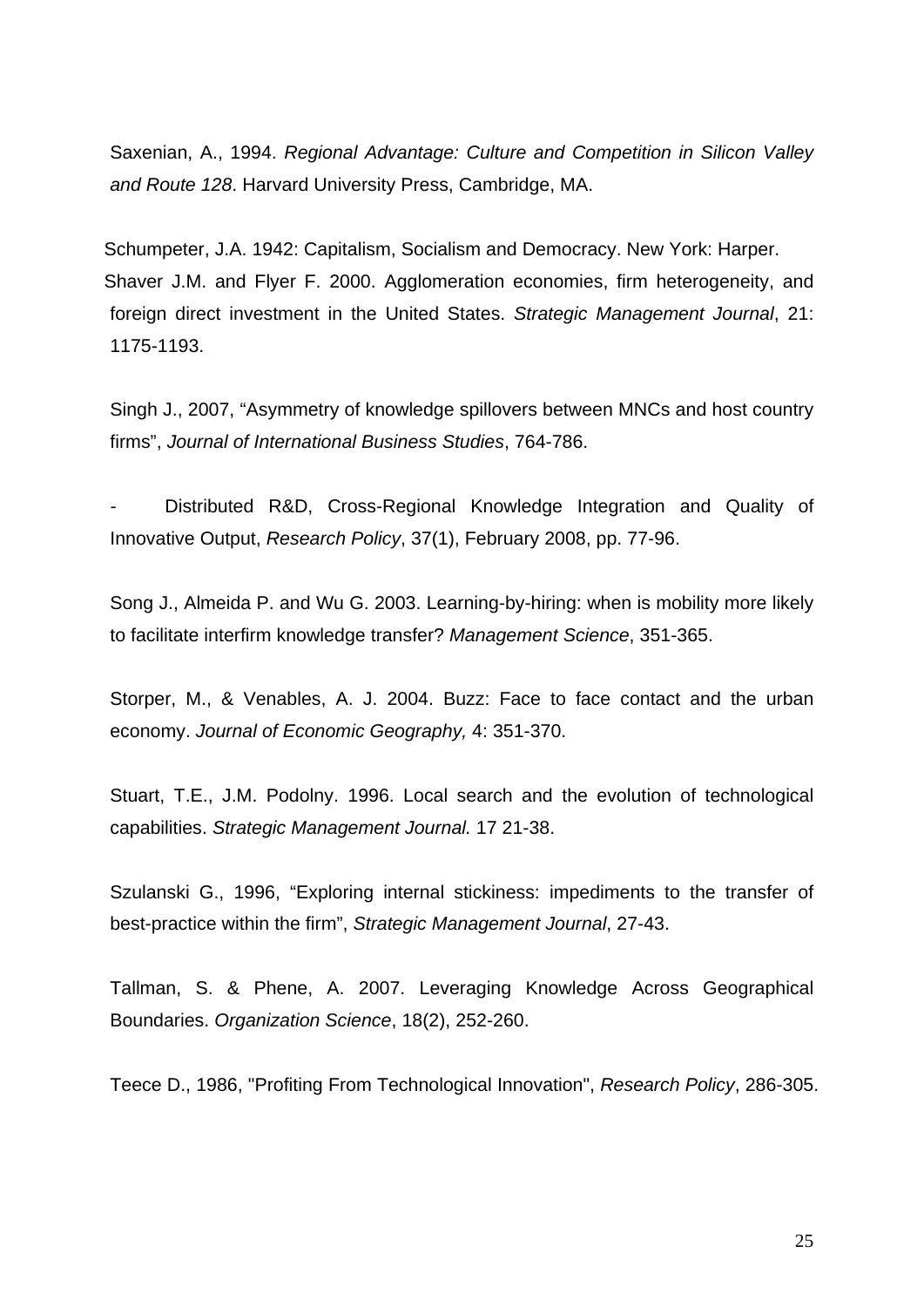Trajtenberg, M., Henderson, R., Jaffe, A.B. (1997). University versus Corporate Patents: A Window on the Basicness of Invention. *Economics of Innovation and New Technologies* 5(19), 19-50.

Trajtenberg M., Henderson R. and Jaffe A., 1999, "University versus Corporate Patents: A Window on the Basicness of Invention", *Economics of Innovation and New Technology*, 19-50.

Vega-Jurado, J., A. Gutiérrez-Gracia and I. Fernández-de-Lucio. (2009), 'Does external knowledge sourcing matter for innovation? Evidence from the Spanish manufacturing industry,' *Industrial and Corporate Change*, 18(4), 637-670.

Veugelers, R. (1997). Interval R&D expenditures and external technology sourcing. *Research Policy* 26(3), 303-315.

Von Hippel, E. (1988), *The Sources of Innovation*. Oxford University Press: New York.

Wang, J-Y and Blomstrom, M. 1992. Foreign Investment and Technology Transfer: A Simple Model, *European Economic Review*, 36, 137-155.

Westney, D.E. & Sakakibara, K. (1986) "Designing the Designers", Technology Review, Vol. 89, No. 3, pp. 25-32.

Zander U. and Kogut B., 1995, "Knowledge and the speed of the transfer and imitation of organizational capabilities: an empirical test", *Organization Science*, 76- 92.

Zhao M., 2006, "Conducting R&D in countries with weak intellectual property rights protection", *Management Science*, 1185-1199.

Zhao M. and Islam M. 2006. Cross-regional ties within firms: Promoting knowledge flow or discouraging knowledge spillover? mimeo.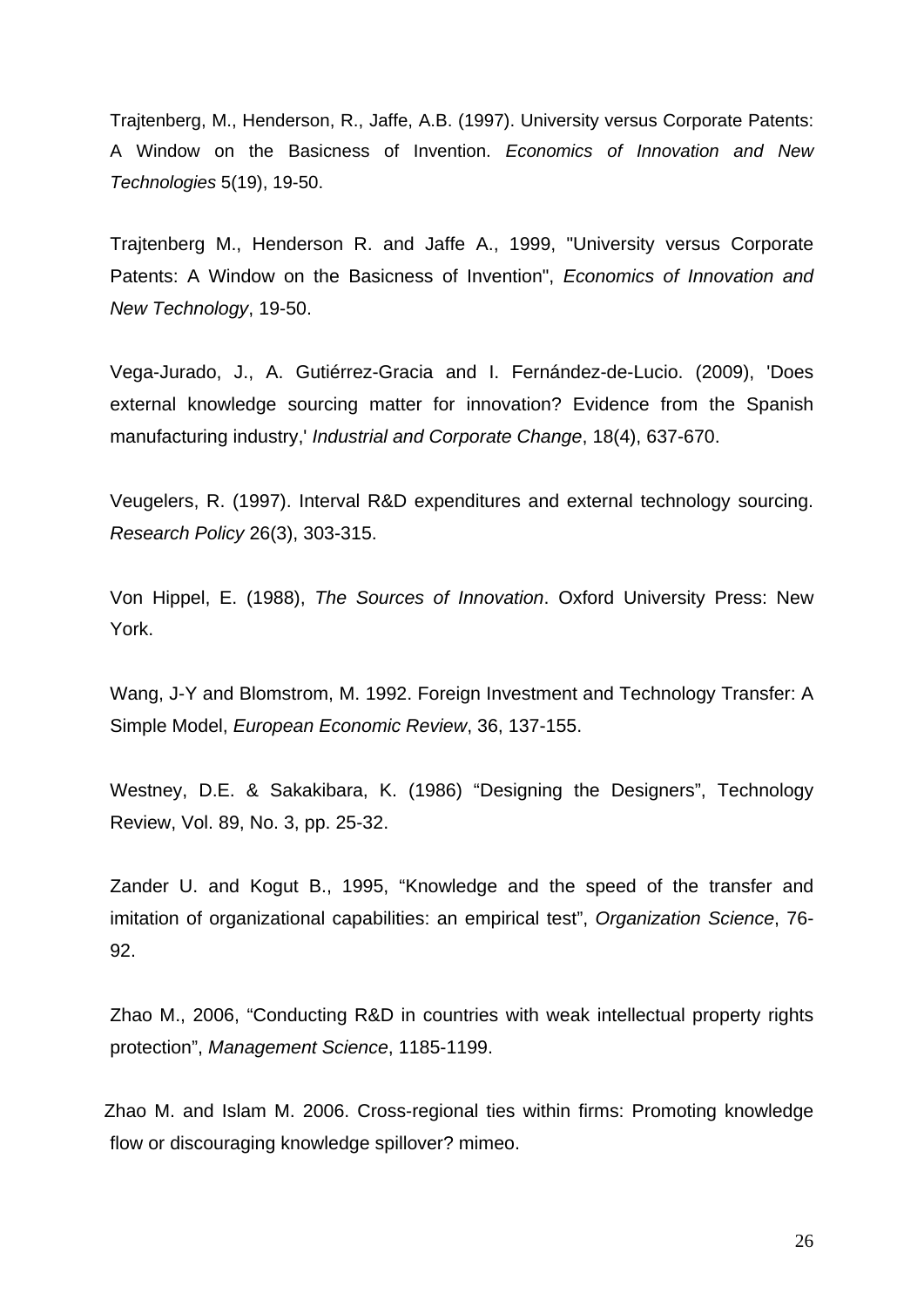| Variable        | Obs   | Mean     | Std. Dev. | Min         | Max   |
|-----------------|-------|----------|-----------|-------------|-------|
| Citation_lag    | 10317 | 3.996    | 0.6334    | $\mathbf 0$ | 4.796 |
| Colocation      | 10317 | 0.142    | 0.345     | 0           | -1    |
| <b>Breadth</b>  | 10317 | 0.418    | 0.203     | 0           | 0.8   |
| Tech proximity  | 10317 | 0.665    | 0.472     | 0           |       |
| Sub_age         | 10317 | 12.495   | 5.889     | 0           | 25    |
| Region tech dev | 10317 | 6540.193 | 4395.885  | 148         | 14007 |
| Tech_complexity | 10317 | 0.332    | 0.275     | $\mathbf 0$ | 0.898 |
| Tech val        | 10317 | 26.420   | 23.529    | 0           | 102   |

Table 1. *Descriptive statistics*.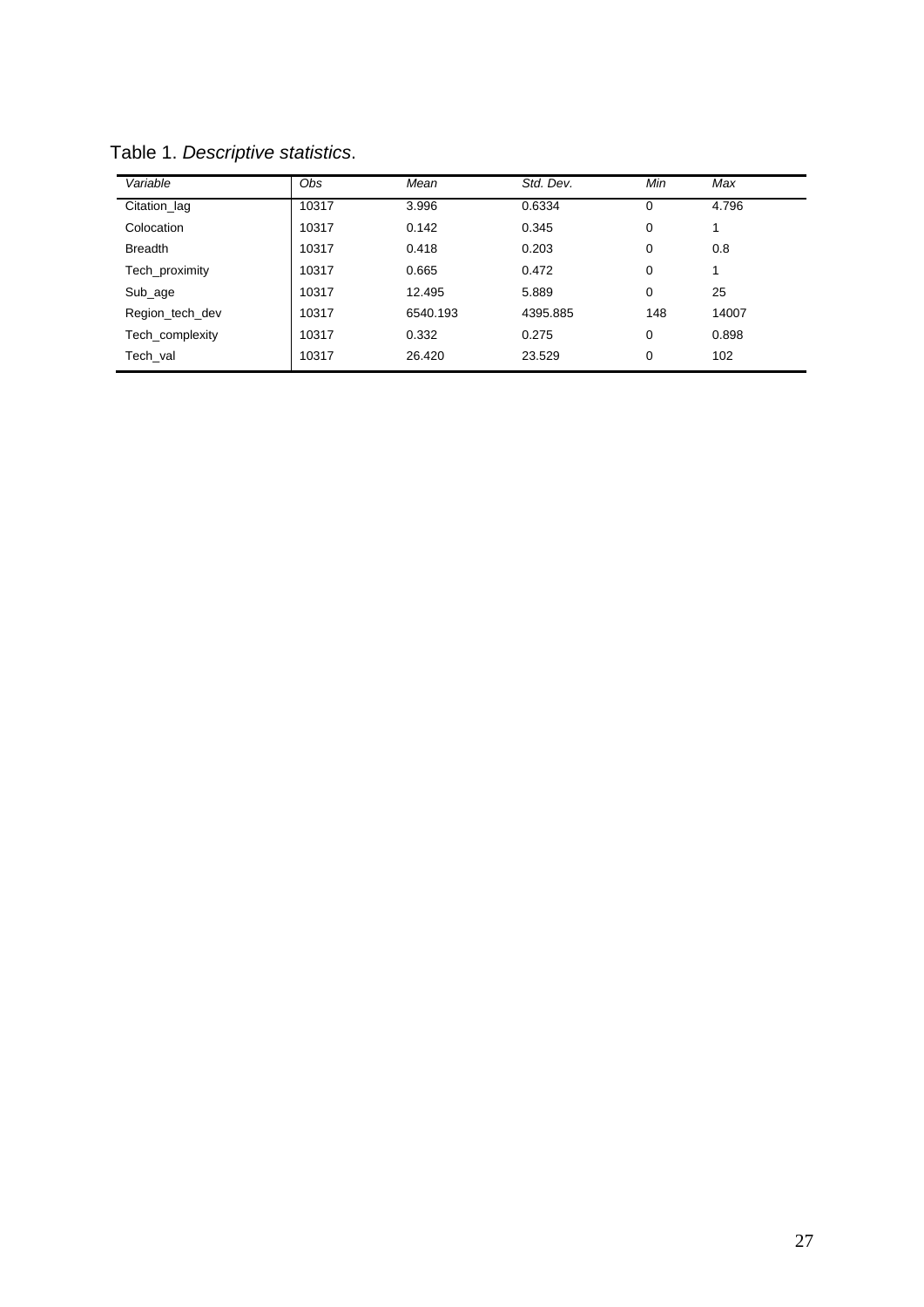Table 2. *Correlation matrix*.

|                    | 1.       | 2.       | 3.       | 4.       | 5.       | 6.       | 7.    | 8.    |
|--------------------|----------|----------|----------|----------|----------|----------|-------|-------|
| 1. Citation lag    | 1.000    |          |          |          |          |          |       |       |
| 2.Colocation       | $-0.037$ | 1.000    |          |          |          |          |       |       |
| 3.Breadth          | 0.006    | $-0.006$ | 1.000    |          |          |          |       |       |
| 4. Tech_proximity  | $-0.035$ | $-0.004$ | $-0.013$ | 1.000    |          |          |       |       |
| 5.Sub_age          | $-0.054$ | $-0.063$ | 0.021    | 0.046    | 1.000    |          |       |       |
| 6. Region tech dev | $-0.110$ | $-0.043$ | $-0.016$ | 0.074    | 0.544    | 1.000    |       |       |
| 7. Tech complexity | 0.031    | $-0.041$ | 0.172    | $-0.326$ | $-0.052$ | 0.012    | 1.000 |       |
| 8.Tech val         | 0.124    | $-0.003$ | 0.002    | $-0.209$ | 0.087    | $-0.009$ | 0.262 | 1.000 |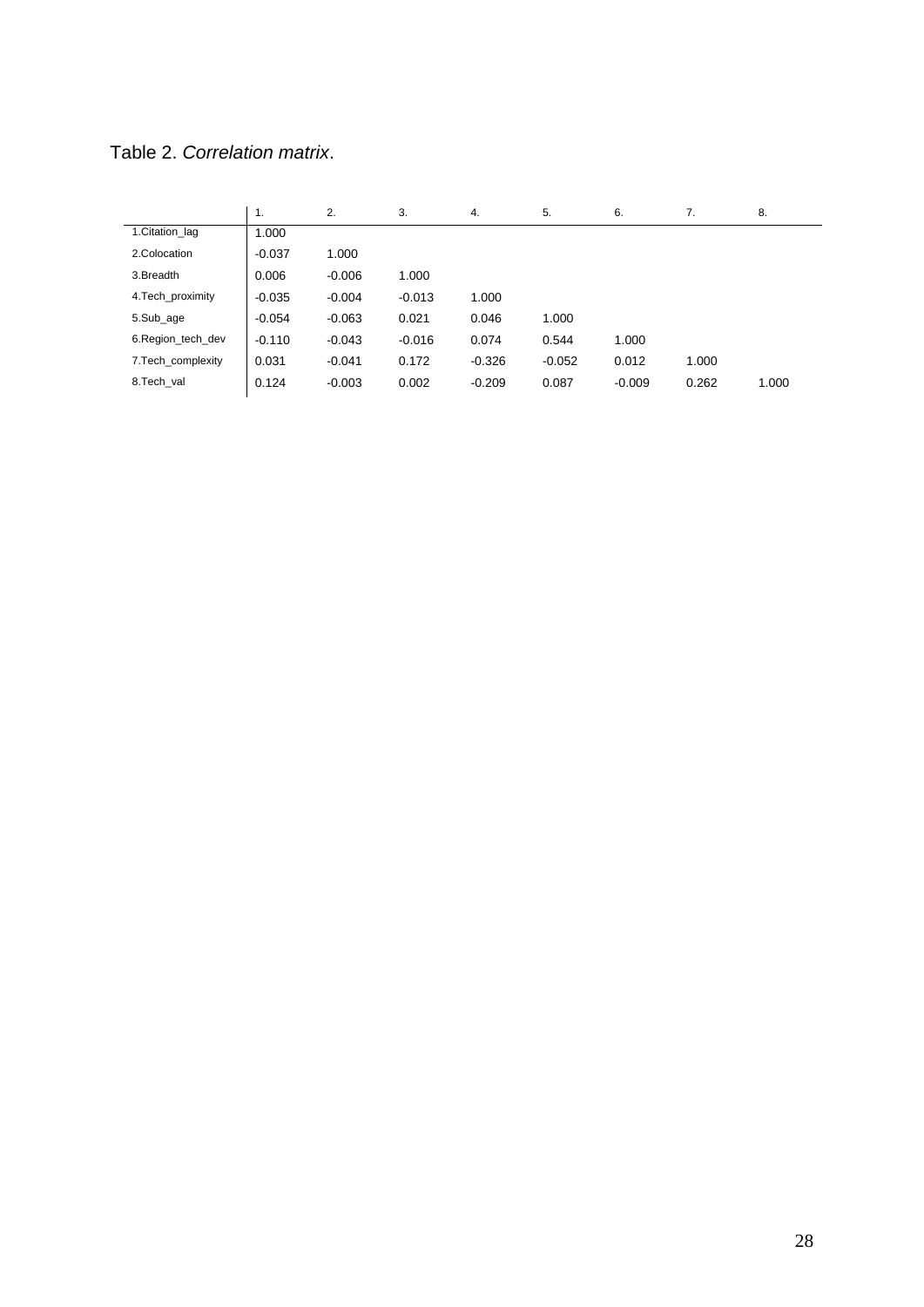| Dependent<br>Variable:<br>Forward Citation Lag |       | Baseline<br>Model<br>Model 1 |     | Co-location<br>Model<br>Model 2 |     | Model 3             |     | Interaction<br>Model<br>Model 4 |            |
|------------------------------------------------|-------|------------------------------|-----|---------------------------------|-----|---------------------|-----|---------------------------------|------------|
| Independent Variables                          |       |                              |     |                                 |     |                     |     |                                 |            |
| Co-location                                    | Hp. 1 |                              |     | $-0.058$<br>(0.017)             | *** |                     |     | $-0.058$<br>(0.017)             | ***        |
| <b>Breadth</b>                                 |       |                              |     |                                 |     | $-0.009$<br>(0.032) |     | $-0.042$<br>(0.034)             |            |
| Co-location*Breadth                            | Hp. 2 |                              |     |                                 |     |                     |     | 0.208<br>(0.081)                | $\ast\ast$ |
| Controls                                       |       |                              |     |                                 |     |                     |     |                                 |            |
| Tech_Proximity                                 |       | $-0.039$<br>(0.013)          | *** | $-0.039$<br>(0.013)             | *** | $-0.039$<br>(0.013) | *** | $-0.038$<br>(0.013)             | ***        |
| Sub_Age                                        |       | 0.001<br>(0.001)             |     | 0.001<br>(0.001)                |     | 0.001<br>(0.001)    |     | 0.001<br>(0.001)                |            |
| Region Tech Dev                                |       | $-0.000$<br>(0.000)          | *** | $-0.000$<br>(0.000)             | *** | $-0.000$<br>(0.000) | *** | $-0.000$<br>(0.000)             | ***        |
| Tech_Complexity                                |       | 0.017<br>(0.024)             |     | 0.013<br>(0.024)                |     | 0.018<br>(0.025)    |     | 0.016<br>(0.025)                |            |
| Tech Value                                     |       | 0.087<br>(0.008)             | *** | 0.088<br>(0.008)                | *** | 0.088<br>(0.008)    | *** | 0.087<br>(0.008)                | ***        |
| Const                                          |       | 3.764<br>(0.098)             | *** | 3.378<br>(0.098)                | *** | 3.760<br>(0.099)    | *** | 3.771<br>(0.099)                | ***        |
| <b>F</b> Statistic                             |       | 19.56                        | *** | 19.18                           | *** | 18.84               | *** | 18.08                           | ***        |
| R squared                                      |       | 0.041                        |     | 0.042                           |     | 0.041               |     | 0.043                           |            |
| N                                              |       | 10.317                       |     | 10.317                          |     | 10.316              |     | 10.316                          |            |

## Table 3*. Forward citation lag: OLS regression analysis*.

1) Robust standard errors in parentheses.

2) \*\*  $p<0.05$ , \*\*\*  $p<0.01$ .

3) All models include year dummies and technology class dummies.